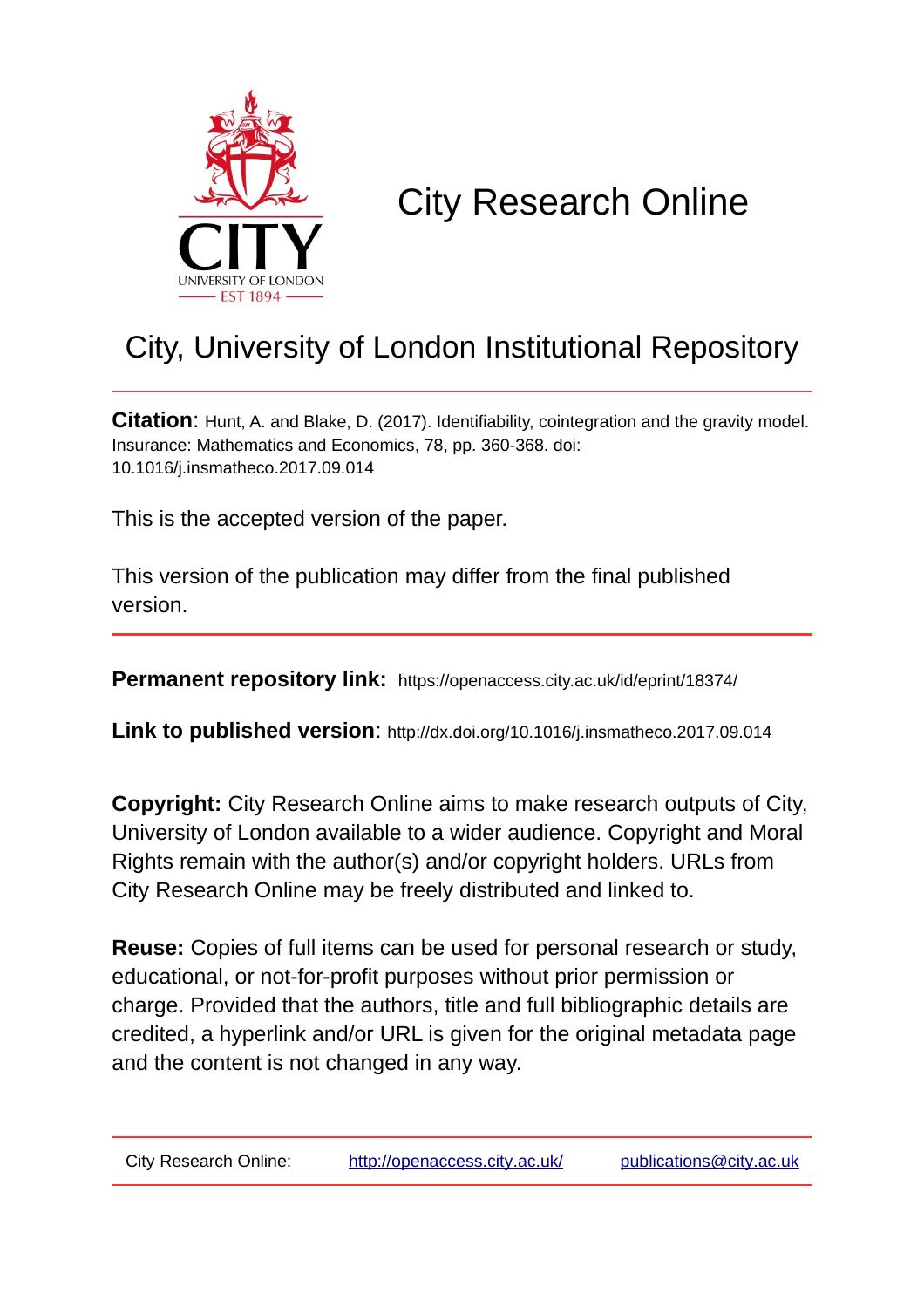## Identifiability, Cointegration and the Gravity Model

Andrew Hunt<sup>∗</sup>

Cass Business School, City University London Corresponding author: andrew.hunt.1@cass.city.ac.uk

David Blake

Pensions Institute, Cass Business School, City University London

July 2017

#### Abstract

The gravity model of [Dowd et al.](#page-25-0) [\(2011\)](#page-25-0) was introduced in order to achieve coherent projections of mortality between two related populations. However, this model as originally formulated is not wellidentified since it gives projections which depend on the arbitrary identifiability constraints imposed on the underlying mortality model when fitting it to data. In this paper, we discuss how the gravity model can be modified to give well-identified projections of mortality rates and how this result can be generalised to more complicated mortality models.

#### JEL Classification: C32

Keywords: Mortality modelling, age/period/cohort models, multipopulation modelling, coherent mortality projection

<sup>∗</sup>We are grateful to Bent Nielsen and Michele Bergamelli for discussions regarding identifiability and cointegration, to Andrew Cairns and Pietro Millossovich for their comments and to Andrés Villegas for many useful discussions on this and related topics.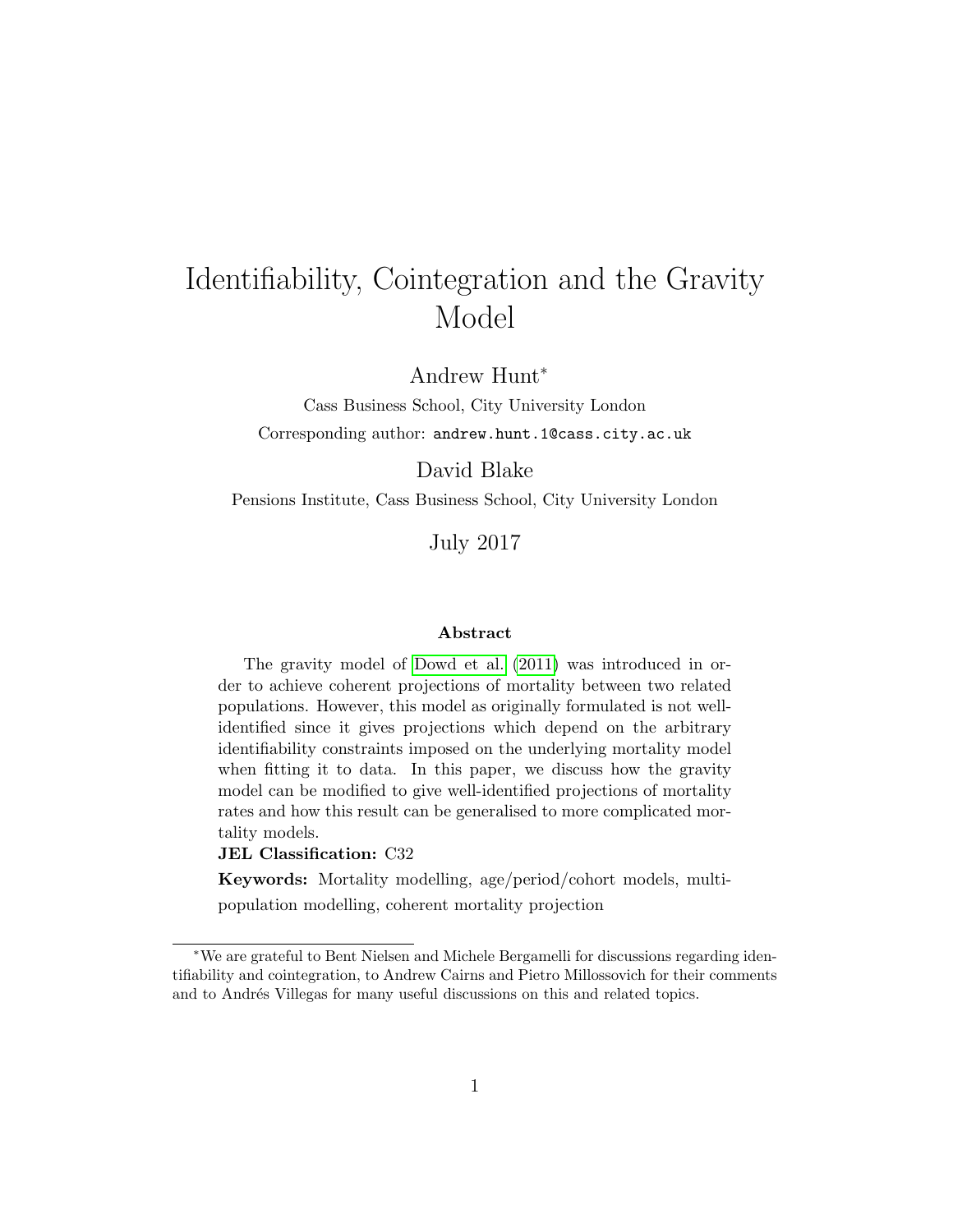## 1 Introduction

[Hunt and Blake \(2015b\)](#page-26-0) and [Hunt and Blake \(2015c\)](#page-26-1) discussed the issue of identifiability in single population age/period/cohort (APC) mortality models, and in particular how to obtain projections of mortality rates which do not depend upon the arbitrary identifiability constraints imposed.

Issues with identifiability in projections also exist if we project mortality for multiple populations rather than just one. Such multi-population projections are vital in order to allow for the correlations and dependencies between related populations that are influenced by similar biological and socio-economic drivers of changing mortality. It is essential that, in such a model, our projections do not depend on the arbitrary identifiability constraints imposed when fitting the model, but only on the underlying drivers of mortality evolution.

Many multi-population mortality models go beyond merely allowing for covariation between the stochastic evolution of mortality in different populations, and instead impose the stronger assumption of "coherence", i.e., that mortality rates in different populations should not diverge with time. Such an imposition is popular and intuitively appealing; however, we find that it usually cannot be imposed on a model in a fashion which does not depend on the arbitrary identifiability constraints. In addition, it can often lead to overriding the evidence from the historical data in order to impose our preconceptions on projected mortality rates in a manner which we consider to be unscientific.

One model designed to achieve coherent projections of mortality between two populations is the "gravity model" of [Dowd et al. \(2011\)](#page-25-0). This model adopted a cointegration framework to project the period and cohort terms from the classic APC model fitted to each population. However, as originally formulated, the model is not well-identified, since the projections from it depend on the identifiability constraints imposed when fitting the classic APC model. Later work by [Zhou et al. \(2014\)](#page-27-0) applied the framework of the gravity model to the period terms from the Lee-Carter model [\(Lee and Carter](#page-26-2) [\(1992\)](#page-26-2)) and avoided some of the issues present in the original model of [Dowd](#page-25-0) [et al. \(2011\)](#page-25-0). However, this new form of the model is still not well-identified, since it gives projections dependent upon the identifiability constraints im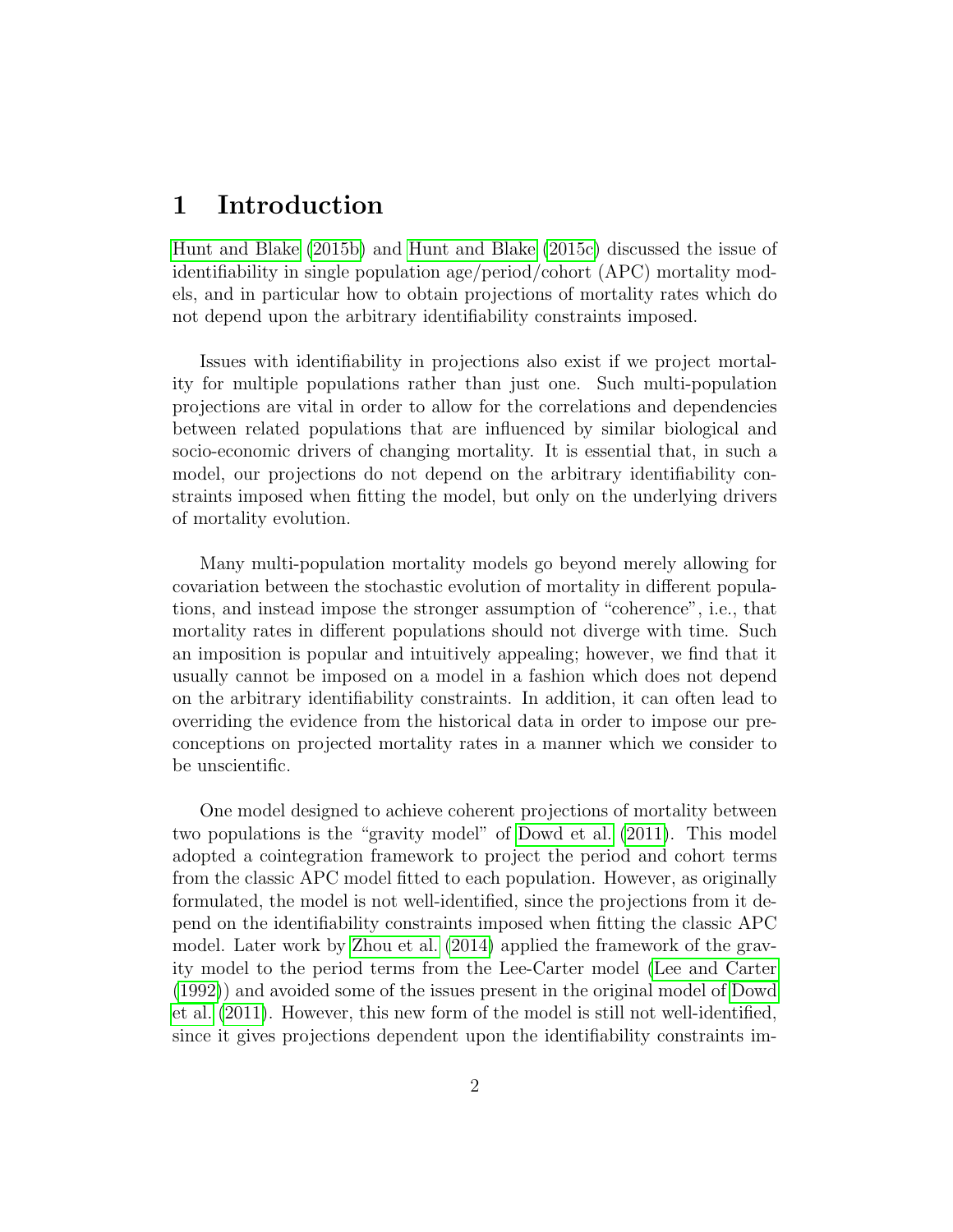posed by the user.

In this study, we discuss the issue of identifiability in cointegration models and apply this to the specific context of the gravity model in order to obtain a well-identified model. Section [2](#page-3-0) discusses the classic APC model which was used in [Dowd et al. \(2011\)](#page-25-0) to fit mortality rates in both populations. Section [3](#page-5-0) outlines the gravity model introduced in [Dowd et al. \(2011\)](#page-25-0) and places it in the context of more general cointegration models. Section [4](#page-7-0) discusses why the gravity model is not well-identified and how it can be modified to give well-identified projections. Section [5](#page-20-0) discusses the model of [Zhou et al.](#page-27-0) [\(2014\)](#page-27-0), how it differs from the gravity model of [Dowd et al. \(2011\)](#page-25-0) and the issues with identifiability which are still present. Finally, Section [6](#page-23-0) generalises these results to a broader class of mortality models and Section [7](#page-24-0) concludes.

## <span id="page-3-0"></span>2 Identifiability in the classic APC model

The simplest APC model (referred to here as the "classic APC model") has a long history and is widely used in the fields of medicine, epidemiology and sociology as well as in demography and actuarial science. It has the form in Equation  $1<sup>1</sup>$  $1<sup>1</sup>$ 

<span id="page-3-1"></span>
$$
\ln(\mu_{x,t}) = \alpha_x + \kappa_t + \gamma_{t-x} \tag{1}
$$

The parameters in the classic APC model cannot be estimated uniquely by reference to the data alone. A model is fully identified when all the parameters in it can be uniquely determined by reference to the available data. In contrast, the classic APC model is not fully identified because there exist different sets of parameters which will give the same fitted mortality rates and consequently the same goodness of fit for any data set.

We can see that this model is not fully identified, since if we use the transformations in Equations [2,](#page-4-0) [3](#page-4-1) and [4](#page-4-2) to obtain new sets of parameters, we do not change our fit to the data (we call such transformations "invariant"

<span id="page-3-2"></span><sup>&</sup>lt;sup>1</sup>In this paper, we assume that ages, x, are in the range  $[1, X]$  and periods, t, are in the range  $[1, T]$  and therefore that years of birth, y, are in the range  $(1 - X)$  to  $(T - 1)$ .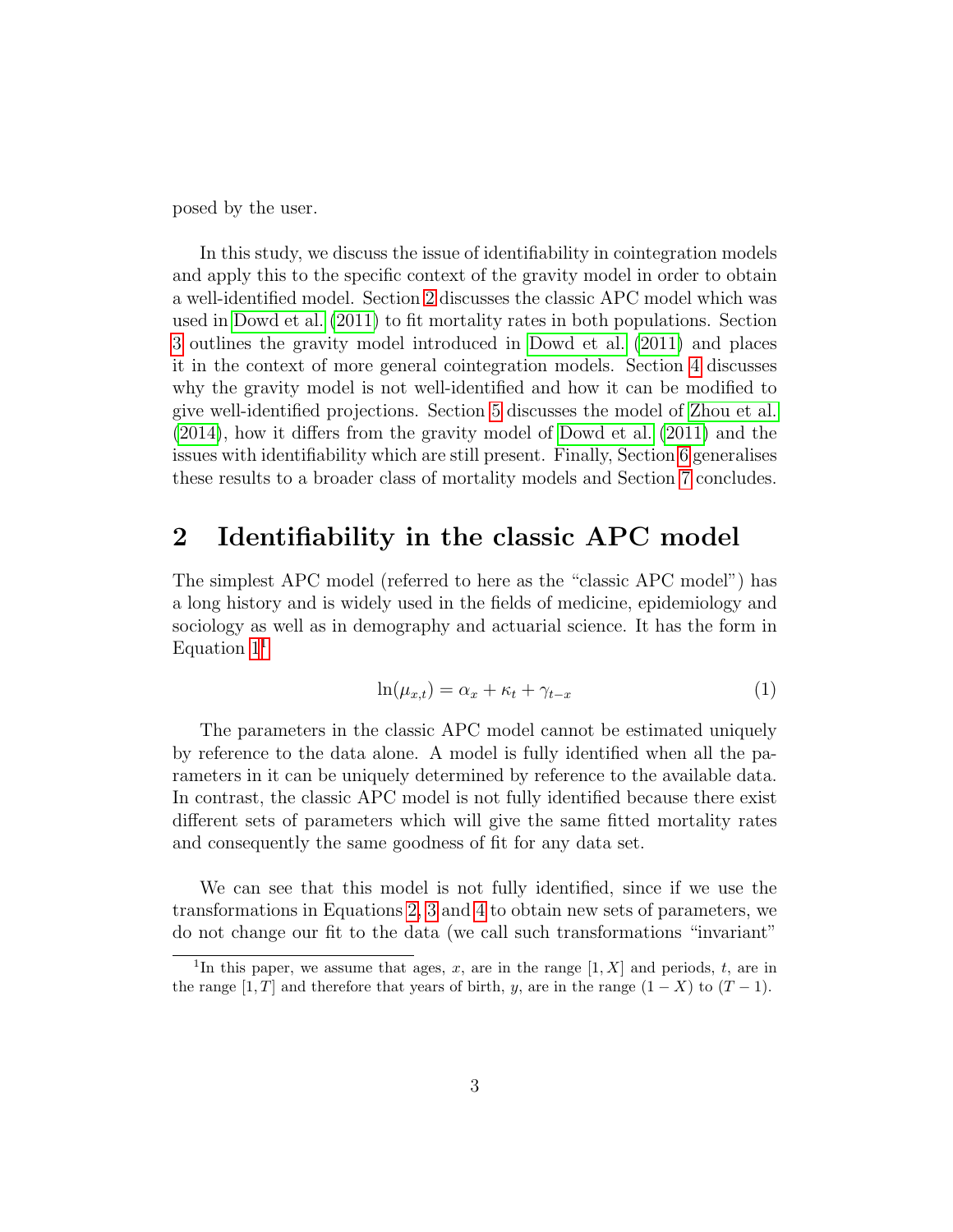for this reason)

<span id="page-4-0"></span>
$$
\{\hat{\alpha}_x, \hat{\kappa}_t, \hat{\gamma}_y\} = \{\alpha_x - a, \kappa_t + a, \gamma_y\}
$$
\n(2)

<span id="page-4-1"></span>
$$
\{\hat{\alpha}_x, \hat{\kappa}_t, \hat{\gamma}_y\} = \{\alpha_x - b, \kappa_t, \gamma_y + b\}
$$
\n(3)

<span id="page-4-2"></span>
$$
\{\hat{\alpha}_x, \hat{\kappa}_t, \hat{\gamma}_y\} = \{\alpha_x + cx, \kappa_t - ct, \gamma_y + cy\}
$$
\n(4)

Because different sets of parameters give the same fit to the data, we cannot use the data to choose between them. Typically, we impose identifiability constraints on the parameters in order to specify them uniquely. For instance, a commonly used set of identifiability constraints is  $\sum_t \kappa_t = 0$ ,  $\sum_{y} n_y \gamma_y = 0$  and  $\sum_{y} n_y \gamma_y (y - \bar{y}) = 0$ .<sup>[2](#page-4-3)</sup> We refer to these identifiability constraints as "natural", since they allow us to impose our interpretation of the demographic significance<sup>[3](#page-4-4)</sup> of the parameters onto the model. For example, the first two of these constraints mean that  $\alpha_x$  can be interpreted as an "average" level of mortality at age x over the period, with  $\kappa_t$  and  $\gamma_y$  representing deviations from this average level. The third constraint requires that there are no deterministic linear trends within the fitted cohort parameters, since any linear trend has been arbitrarily assigned to the age and period effects. This is in line with the demographic significance we assign to the cohort parameters in [Hunt and Blake \(2015e\)](#page-26-3), namely that the cohort parameters should be centred around zero and should not show any long term trends. This means that cohort effects are interpreted as deviations in the mortality experienced by one cohort relative to that of adjacent years of birth.

However, it is important to note that these additional identifiability constraints, although having a natural interpretation, are arbitrary and ad hoc. While they might allow us to interpret the parameters in terms of their demographic significance, this interpretation nevertheless depends entirely on the user's judgement rather than on the underlying data. Of specific importance in the context of this study, [Dowd et al. \(2011\)](#page-25-0) used the constraints  $\sum_{t} \kappa_t = 0$ ,  $\sum_{y} n_y \gamma_y = 0$  and a third constraint described in terms of minimising a tilting parameter  $\delta$ , which can be written as  $\sum_{x,t}(x-\bar{x})\gamma_{t-x}=0$ . The

<span id="page-4-3"></span><sup>&</sup>lt;sup>2</sup>Here  $n_y$  is the number of observations of cohort y in the data and so  $\sum_y n_y \gamma_y =$ <br> $\sum_{x} \gamma_{t-x}$ , and a bar denotes the arithmetic mean of the variable over the relevant data  $x, t \gamma_{t-x}$ , and a bar denotes the arithmetic mean of the variable over the relevant data range, e.g.,  $\bar{y} = \frac{1}{X+T-1} \sum_{y} y = 0.5(X+T)$ .

<span id="page-4-4"></span><sup>3</sup>Demographic significance is defined in [Hunt and Blake](#page-26-3) [\(2015e\)](#page-26-3) as the interpretation of the components of a model in terms of the underlying biological, medical or socio-economic causes of changes in mortality rates which generate them.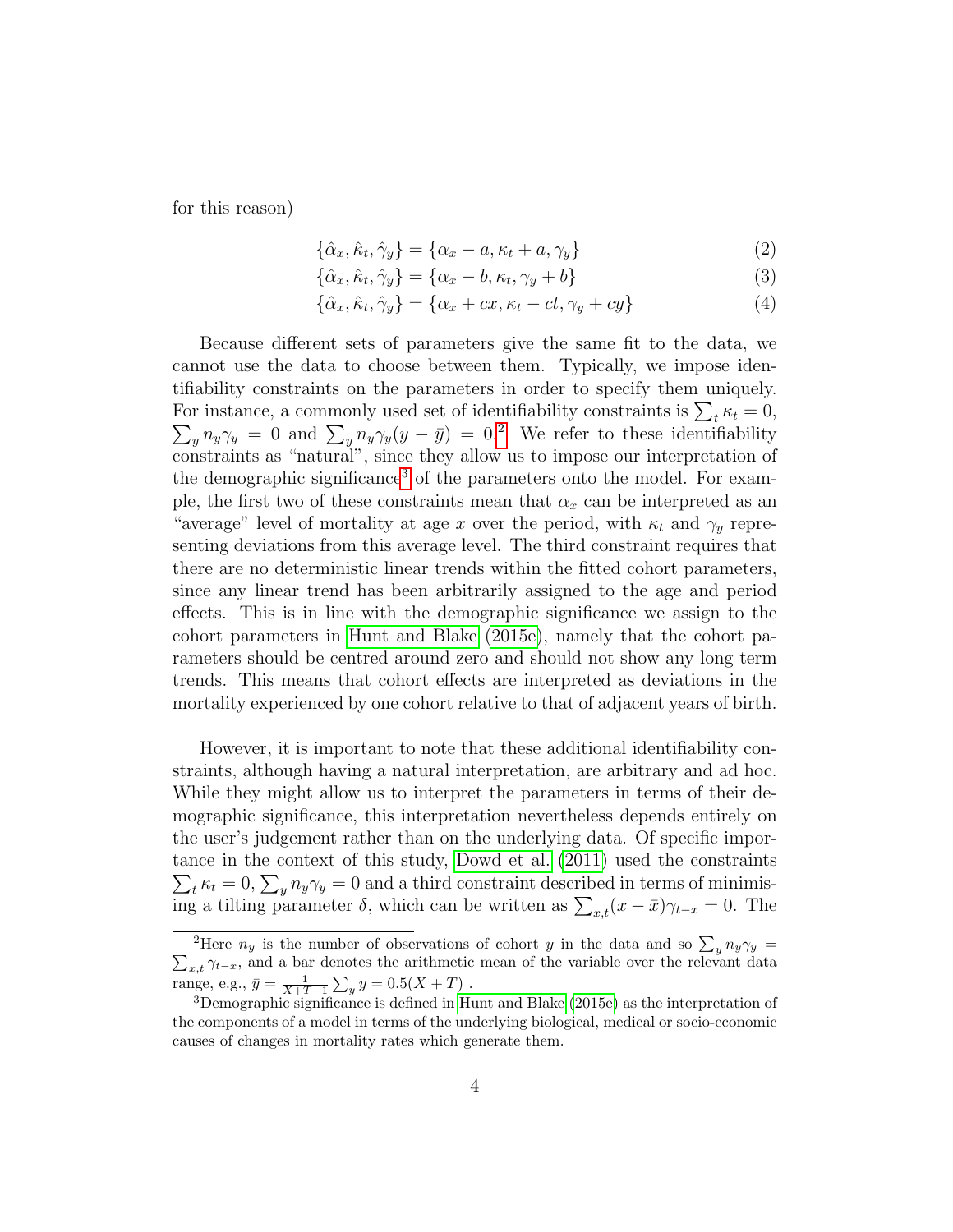impact of using either the "natural" or the [Dowd et al. \(2011\)](#page-25-0) identifiability constraints when making projections is assessed in Section [4.3.](#page-10-0)

Since the identifiability constraint we choose to impose are arbitrary and do not affect the historical fitted mortality rates, they should also not affect the future projected mortality rates either. In consequence, we should obtain the same projected mortality rates for any set of identifiability constraints, including but not limited to the two discussed above. We say that models with this property are "well-identified".

## <span id="page-5-0"></span>3 The gravity model

The "gravity" model was introduced in [Dowd et al. \(2011\)](#page-25-0) in order to obtain mortality projections for two different populations which do not diverge with time.<sup>[4](#page-5-1)</sup> This model might be appropriate for a small population, such as the lives in an annuity book or pension scheme, which is a subpopulation of a much larger population, such as a national population. The analogy the authors use is of the smaller population being like a planet in orbit around a star (the larger population).

The gravity model requires that the classic APC model of Equation [1](#page-3-1) is fitted to two populations<sup>[5](#page-5-2)</sup> and the period functions projected using

<span id="page-5-3"></span>
$$
\kappa_t^{(I)} = \nu^{(I)} + \kappa_{t-1}^{(I)} + \epsilon_t^{(I)}
$$
\n
$$
\kappa_t^{(II)} = \nu^{(II)} + \kappa_{t-1}^{(II)} + \phi(\kappa_{t-1}^{(I)} - \kappa_{t-1}^{(II)}) + \epsilon_t^{(II)}
$$
\n(5)

The parameter  $\phi \in [0, 1)$  is designed to ensure that the difference,  $\kappa_t^{(I)} - \kappa_t^{(II)}$  $\binom{II}{t}$ is stationary and, therefore, the period functions in the different populations

<span id="page-5-1"></span><sup>&</sup>lt;sup>4</sup>This model is functionally equivalent to the model in [Cairns et al.](#page-25-1) [\(2011\)](#page-25-1), which differs only in the presentation of the model and the techniques used to fit it to data. Therefore, the comments made in this note for the gravity model are also applicable to the model of [Cairns et al.](#page-25-1) [\(2011\)](#page-25-1).

<span id="page-5-2"></span><sup>5</sup> In [Dowd et al.](#page-25-0) [\(2011\)](#page-25-0), these were referred to as populations 1 and 2, with the period and cohort functions numbered accordingly. To avoid confusion with the different period functions  $\kappa_t^{(i)}$  for models with more than one age/period term fitted to a single population, we shall refer to the populations as I and II and label the period functions  $\kappa_t^{(I)}$  and  $\kappa_t^{(II)}$ respectively.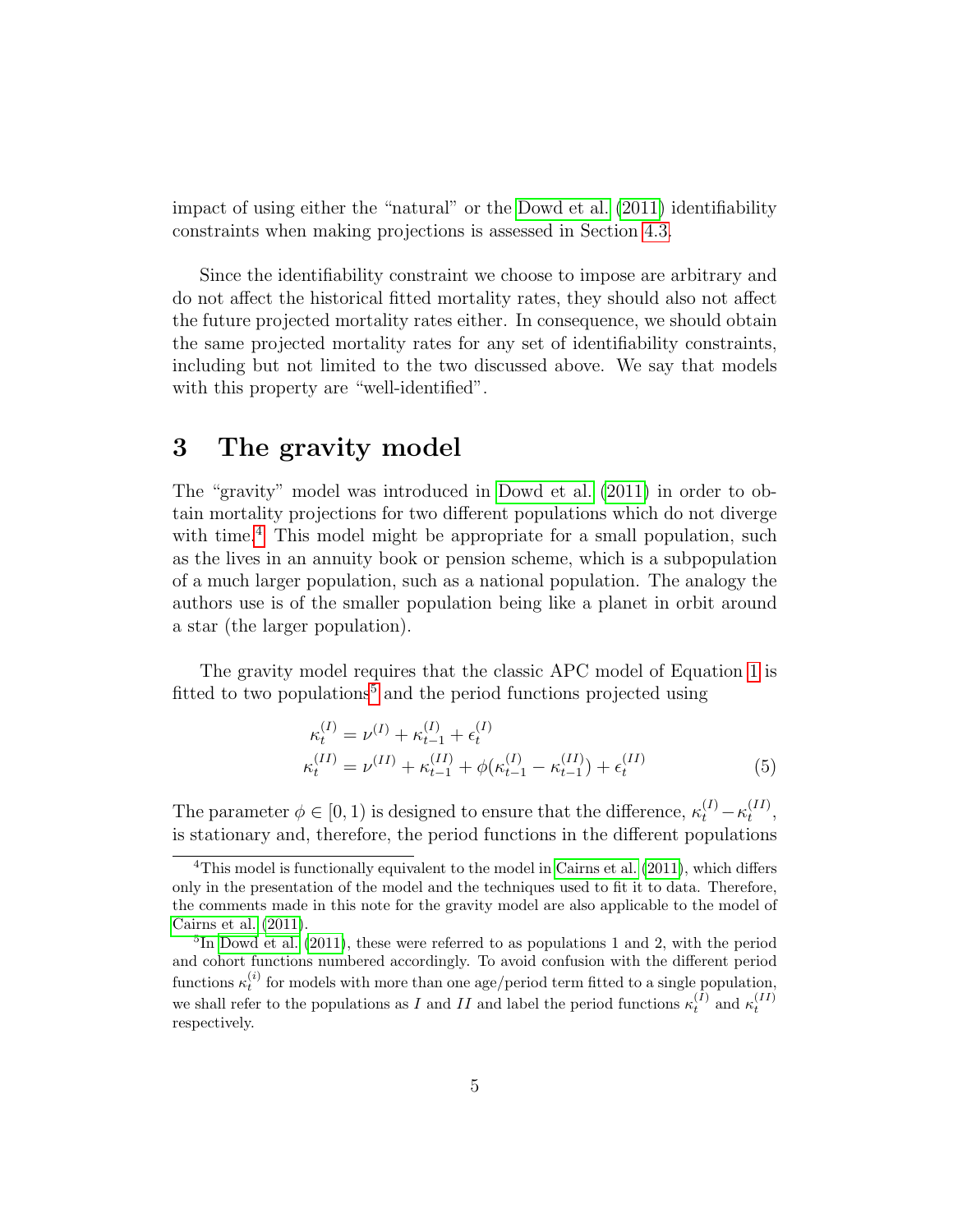do not diverge.

We can rewrite Equation [5](#page-5-3) as

<span id="page-6-0"></span>
$$
\Delta \begin{pmatrix} \kappa_t^{(I)} \\ \kappa_t^{(II)} \end{pmatrix} = \begin{pmatrix} \nu^{(I)} \\ \nu^{(II)} \end{pmatrix} + \begin{pmatrix} 0 \\ \phi \end{pmatrix} \begin{pmatrix} 1 & -1 \end{pmatrix} \begin{pmatrix} \kappa_{t-1}^{(I)} \\ \kappa_{t-1}^{(II)} \end{pmatrix} + \begin{pmatrix} \epsilon_t^{(I)} \\ \epsilon_t^{(II)} \end{pmatrix} \tag{6}
$$

This model is just a special case of a more general cointegration model, although this interpretation was not commented upon in [Dowd et al. \(2011\)](#page-25-0). A number of papers have suggested or implemented cointegration as a means of projecting the period parameters of mortality models for different populations. Cointegration was first suggested in the work of [Carter and Lee](#page-25-2) [\(1992\)](#page-25-2), but was more recently used in the modelling of [Li and Hardy \(2011\)](#page-26-4) and [Yang and Wang \(2013\)](#page-27-1).

Cointegration between the period functions requires that we model the vector of time series processes as

<span id="page-6-1"></span>
$$
\Delta \kappa_t = \nu X_t + \sum_{i=1}^{p-1} \Gamma_i \Delta \kappa_{t-i} + \Pi \kappa_{t-p} + \epsilon_t \tag{7}
$$

The rank of the matrix  $\Pi$  is then tested in order to identify the number of cointegrating relationships between the period functions in the model. If it is of rank  $r < N$  (the number of period functions in  $\kappa_t$ ), then  $\Pi$  can be decomposed as  $\Pi = \alpha \beta^{\top}$ , where  $\alpha$  and  $\beta$  are  $N \times r$  matrices to give the interpretation that the rows of  $\beta^{\top}\kappa_{t-p}$  represent r stationary cointegrating relationships between the different period functions. In order to use cointegration robustly, we need to ensure that any statements we make about the rank of Π are independent of our choice of identifiability constraints.

We can therefore see that the gravity model in Equation [6](#page-6-0) has the same form as Equation [7,](#page-6-1) with  $p = 1$ ,  $X_t = (1)$ ,  $r = 1$ ,  $\alpha = (0, \phi)^\top$  and  $\beta = (1, -1)^{\top}$ . The prescribed form for  $\beta$  imposes that there is a stationary cointegrating relationship of the form  $\kappa_t^{(I)} - \kappa_t^{(II)} = Z_t$ , and so ensures that relative mortality rates will not diverge between the two populations, whilst the prescribed form for  $\alpha$  allows the interpretation that population I is dominant and so has no dependence on population II.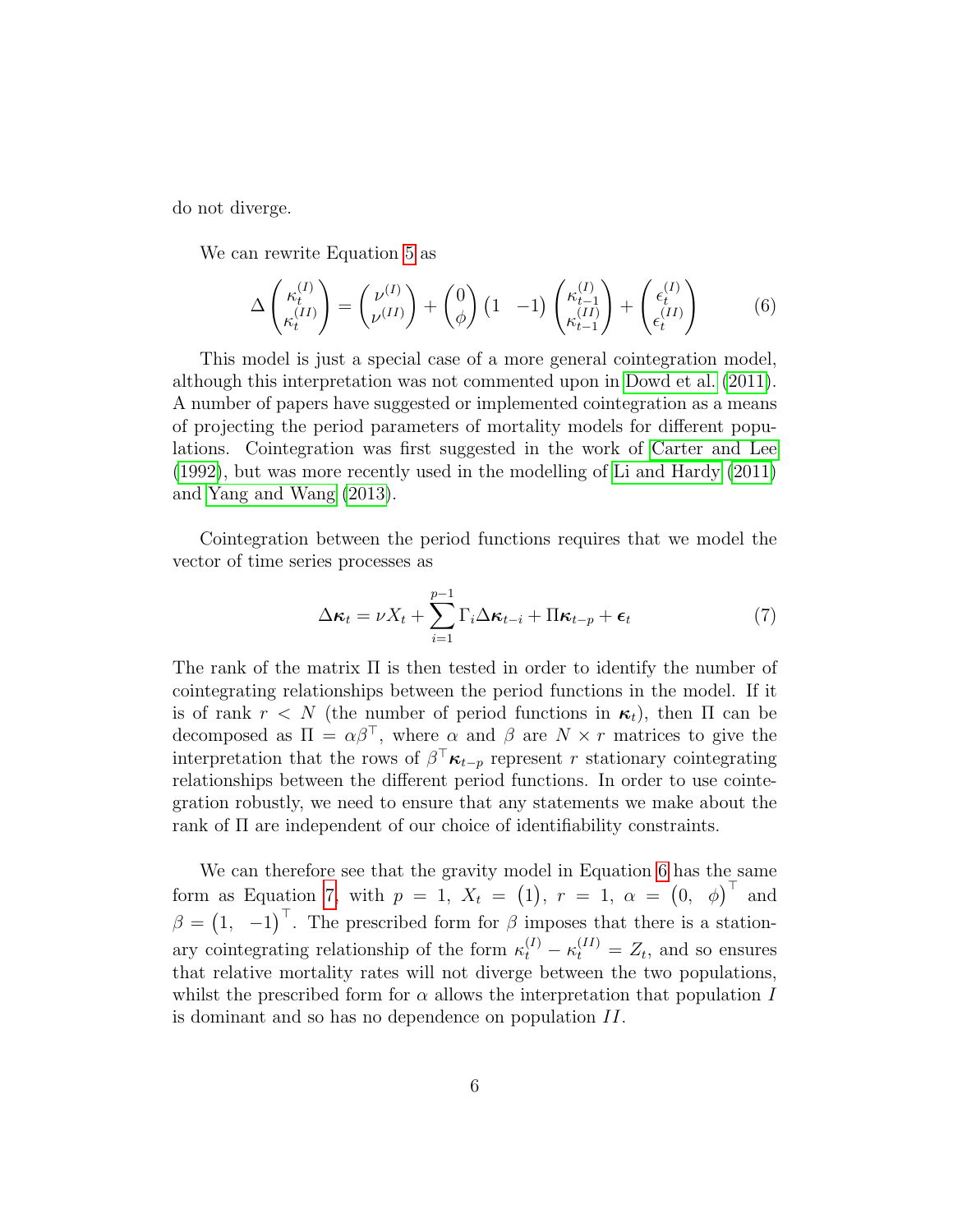A related process was used in [Dowd et al. \(2011\)](#page-25-0) to project the cohort parameters from the model. This can be written as

$$
\Delta \begin{pmatrix} \gamma_y^{(I)} \\ \gamma_y^{(II)} \end{pmatrix} = \begin{pmatrix} \mu^{(I)} \\ \mu^{(II)} \end{pmatrix} + \begin{pmatrix} \alpha^{(I)} & 0 \\ 0 & \alpha^{(II)} \end{pmatrix} \Delta \begin{pmatrix} \gamma_{y-1}^{(I)} \\ \gamma_{y-1}^{(II)} \end{pmatrix} + \begin{pmatrix} 0 \\ \phi \end{pmatrix} \begin{pmatrix} 1 & -1 \end{pmatrix} \begin{pmatrix} \gamma_{y-1}^{(I)} \\ \gamma_{y-1}^{(II)} \end{pmatrix} + \begin{pmatrix} \varepsilon_y^{(I)} \\ \varepsilon_y^{(II)} \end{pmatrix}
$$
\n(8)

We can therefore see that this is also similar to the cointegration relationship in Equation [7.](#page-6-1)[6](#page-7-1)

## <span id="page-7-0"></span>4 Identifiability in the gravity model

#### 4.1 Period functions

The values of  $\kappa_t^{(I)}$  and  $\kappa_t^{(II)}$  are not uniquely identifiable by the classic APC model, but instead depend upon our choice of identifiability constraints. Equations [2](#page-4-0) and [4](#page-4-2) give us the freedom to add linear trends in time to either or both time series independently, i.e.

<span id="page-7-3"></span><span id="page-7-2"></span>
$$
\begin{pmatrix}\n\hat{\kappa}_t^{(II)} \\
\hat{\kappa}_t^{(II)}\n\end{pmatrix} = \begin{pmatrix}\n\kappa_t^{(I)} \\
\kappa_t^{(II)}\n\end{pmatrix} + \begin{pmatrix}\na^{(I)} \\
a^{(II)}\n\end{pmatrix} + \begin{pmatrix}\nc^{(I)} \\
c^{(II)}\n\end{pmatrix} t
$$
\n
$$
\hat{\kappa}_t = \kappa_t + a + ct
$$
\n(9)

However, this transformation, despite leaving the fitted mortality rates unchanged if we make the appropriate offsets to the static age functions and cohort parameters, fundamentally alters the cointegration relationship in Equa-

<span id="page-7-1"></span><sup>6</sup> There is a slight difference between Equation [8](#page-7-2) and the standard form of the cointegration relationship in Equation [7,](#page-6-1) in that Equation [8](#page-7-2) involves a stationary term in  $\gamma_{y-1} = \begin{pmatrix} \gamma_{y-1}^{(I)}, & \gamma_{y-1}^{(II)} \end{pmatrix}^{\top}$  rather than  $\gamma_{y-2}$ . This could be solved by rearranging Equation [8](#page-7-2) using  $A\Delta\gamma_{y-1} + \alpha\beta^{\top}\gamma_{y-1} = (A + \alpha\beta^{\top})\Delta\gamma_{y-1} - \alpha\beta^{\top}\gamma_{y-2}$  and redefining the matrix A. However, this solution involves losing the particular structure imposed upon A in [Dowd](#page-25-0) [et al.](#page-25-0) [\(2011\)](#page-25-0).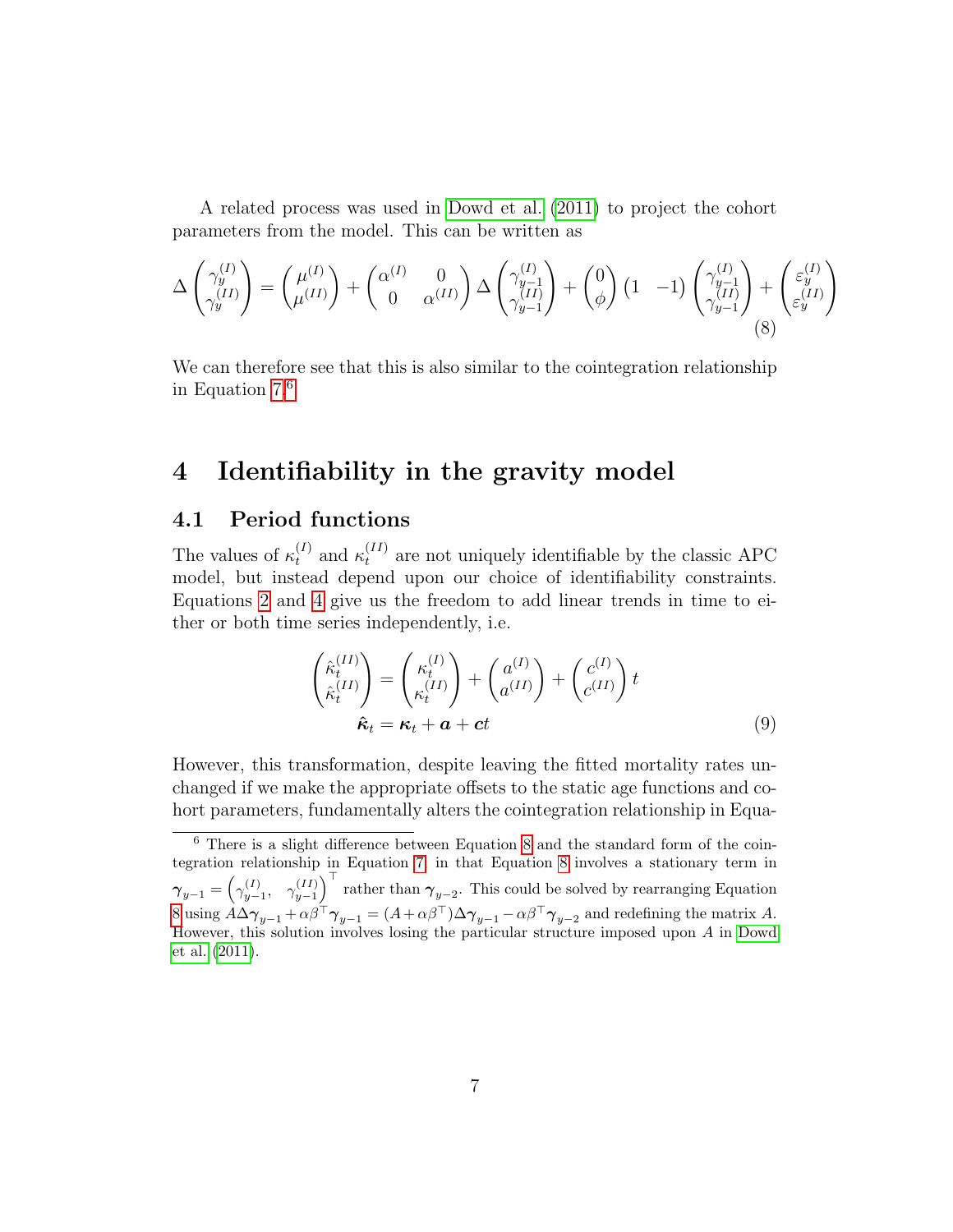tion [6](#page-6-0) since

$$
\Delta \hat{\boldsymbol{\kappa}}_t = \Delta \boldsymbol{\kappa}_t + \boldsymbol{c}
$$
\n
$$
= \boldsymbol{\nu} + \alpha \beta^\top \boldsymbol{\kappa}_{t-1} + \boldsymbol{\epsilon}_t + \boldsymbol{c}
$$
\n
$$
= \boldsymbol{\nu} + \boldsymbol{c} - \alpha \beta^\top (\boldsymbol{a} + \boldsymbol{c} t) + \alpha \beta^\top \hat{\boldsymbol{\kappa}}_{t-1} + \boldsymbol{\epsilon}_t
$$
\n
$$
= \hat{\boldsymbol{\nu}} - \alpha \beta^\top \boldsymbol{c} t + \alpha \beta^\top \hat{\boldsymbol{\kappa}}_{t-1} + \boldsymbol{\epsilon}_t
$$

The transformed time series has a deterministic linear term,  $\alpha \beta^{\top} ct$ , which was not present in the original parameterisation. This means that the time series structure in Equation [6](#page-6-0) is not well-identified. In practice, this has the consequence that the gravity model can be difficult to fit to historical time series and may give implausible values.

We might conjecture that a solution to this problem would be to allow for deterministic trends up to linear order in the cointegrating relationship, i.e., using  $v_0 + v_1t$  in place of  $\nu$  in Equation [6](#page-6-0) to give

$$
\Delta \begin{pmatrix} \kappa_t^{(I)} \\ \kappa_t^{(II)} \end{pmatrix} = \begin{pmatrix} \nu_0^{(I)} \\ \nu_0^{(II)} \end{pmatrix} + \begin{pmatrix} \nu_1^{(I)} \\ \nu_1^{(II)} \end{pmatrix} t + \begin{pmatrix} 0 \\ \phi \end{pmatrix} (1 - 1) \begin{pmatrix} \kappa_{t-1}^{(I)} \\ \kappa_{t-1}^{(II)} \end{pmatrix} + \begin{pmatrix} \epsilon_t^{(I)} \\ \epsilon_t^{(II)} \end{pmatrix} \n\Delta \kappa_t = \nu_0 + \nu_1 t + \alpha \beta^\top \kappa_{t-1} + \epsilon_t
$$
\n(10)

Such a model is well-identified as it does not change form under the transformation in Equation [9](#page-7-3)

<span id="page-8-0"></span>
$$
\Delta \hat{\boldsymbol{\kappa}}_t = \boldsymbol{\nu}_0 + \boldsymbol{\nu}_1 t + \boldsymbol{c} - \alpha \beta^\top (\boldsymbol{a} + \boldsymbol{c} t) + \alpha \beta^\top \hat{\boldsymbol{\kappa}}_{t-1} + \boldsymbol{\epsilon}_t
$$
  
=  $\hat{\boldsymbol{\nu}}_0 + \hat{\boldsymbol{\nu}}_1 t + \alpha \beta^\top \hat{\boldsymbol{\kappa}}_{t-1} + \boldsymbol{\epsilon}_t$   
 $\hat{\boldsymbol{\nu}}_0 = \boldsymbol{\nu}_0 + \boldsymbol{c} - \alpha \beta^\top \boldsymbol{a}$   
 $\hat{\boldsymbol{\nu}}_1 = \boldsymbol{\nu}_1 - \alpha \beta^\top \boldsymbol{c}$ 

However, because we have the first difference of the time series on the left-hand side of Equation [10,](#page-8-0) when we integrate this equation, we obtain quadratic trends in the levels of the period functions. This is undesirable as we do not generally observe quadratic trends in the fitted parameters and they might change direction when projected into the future with near certainty for no compelling biological reason. Therefore, the model in Equation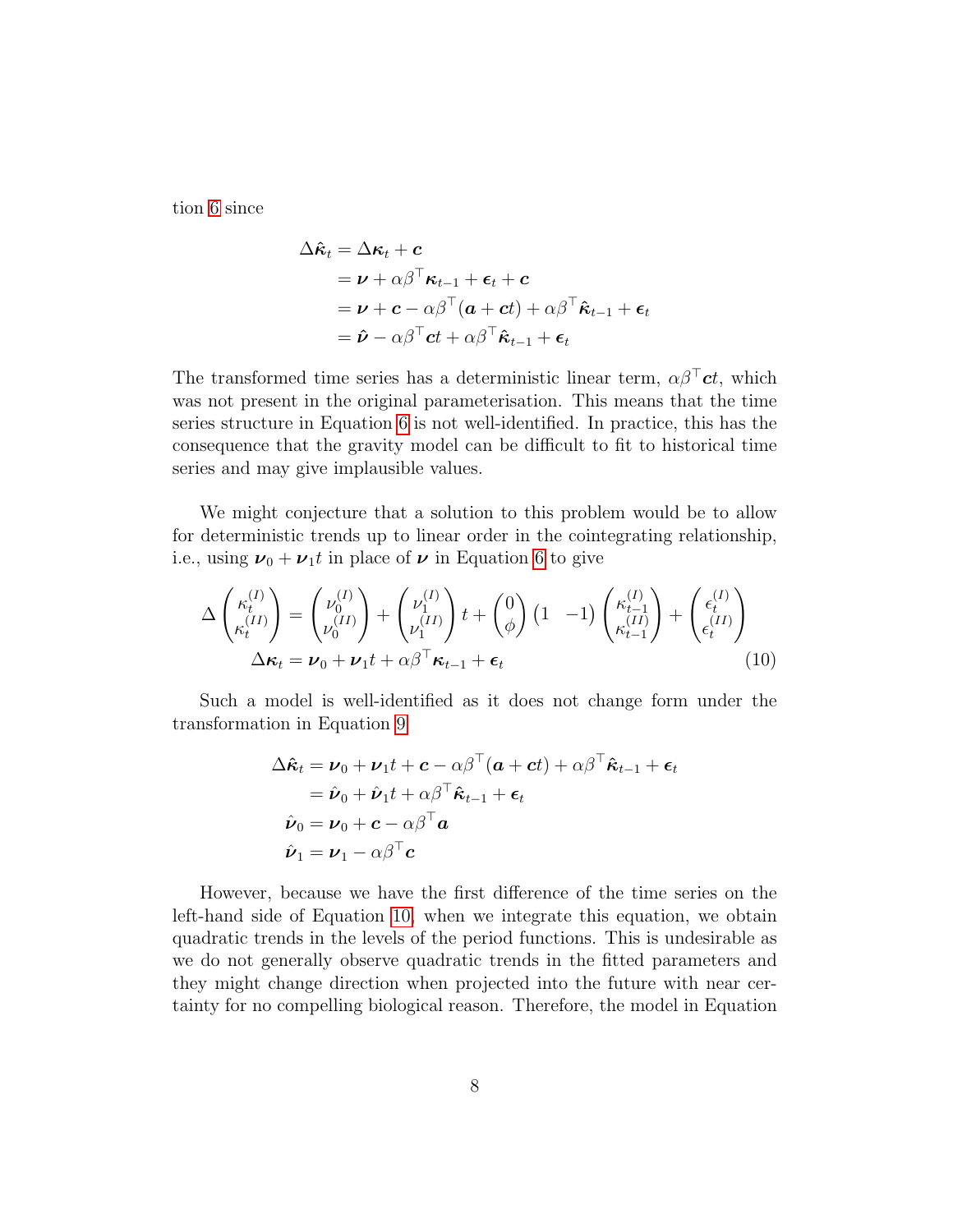[10](#page-8-0) conflicts with our desire for biologically reasonable[7](#page-9-0) projections.

There is, however, a way to obtain both biological reasonableness and identifiability under the transformations in Equation [4.](#page-4-2) This is to restrict the linear deterministic trend in Equation [10](#page-8-0) by imposing  $\nu_1 = \alpha \beta_1$  where  $\beta_1$  is an arbitrary constant. This will ensure that the relevant deterministic trend is present in  $\kappa_t$ , but is constrained within the stationary cointegrating relationships and is not present in the non-stationary part of the relationship.

This means that we need to include constrained deterministic linear trends in the cointegrating relationship, but leave an unconstrained constant term, i.e.

<span id="page-9-1"></span>
$$
\Delta \kappa_t = \nu_0 + \alpha \beta_1 t + \alpha \beta^\top \kappa_{t-1} + \epsilon_t
$$
  
=  $\nu_0 + \alpha (\beta^\top \kappa_{t-1} + \beta_1 t) + \epsilon_t$  (11)

To see that this structure is well-identified under the transformations in Equation [4,](#page-4-2) let us transform the parameters using Equation [9](#page-7-3) to obtain

$$
\Delta \hat{\boldsymbol{\kappa}}_t = \boldsymbol{\nu}_0 + \boldsymbol{c} - \alpha \beta^\top \boldsymbol{a} + \alpha \left( \beta^\top \hat{\boldsymbol{\kappa}}_{t-1} + (\beta_1 - \beta^\top \boldsymbol{c}) t \right) + \boldsymbol{\epsilon}_t
$$

$$
= \hat{\boldsymbol{\nu}}_0 + \alpha \left( \beta^\top \hat{\boldsymbol{\kappa}}_{t-1} + \hat{\beta}_1 t \right) + \boldsymbol{\epsilon}_t
$$

where  $\hat{\boldsymbol{\nu}}_0 = \boldsymbol{\nu}_0 + \boldsymbol{c} - \alpha \beta^{\top} \boldsymbol{a}$ , as previously, and  $\hat{\beta}_1 = \beta_1 - \beta^{\top} \boldsymbol{c}$ . This model also gives biologically reasonable values for  $\phi$  which do not depend upon the identifiability constraints imposed when fitting the models, as demonstrated in Section [4.3.](#page-10-0)

#### 4.2 Cohort parameters

As with the period parameters, the values of  $\gamma_y^{(I)}$  and  $\gamma_y^{(II)}$  are not uniquely identifiable in the classic APC model, but instead depend upon our choice of identifiability constraints. Equations [3](#page-4-1) and [4](#page-4-2) give us the freedom to add

<span id="page-9-0"></span><sup>&</sup>lt;sup>7</sup>Introduced in [Cairns et al.](#page-25-3) [\(2006\)](#page-25-3) and defined as "a method of reasoning used to establish a causal association (or relationship) between two factors that is consistent with existing medical knowledge"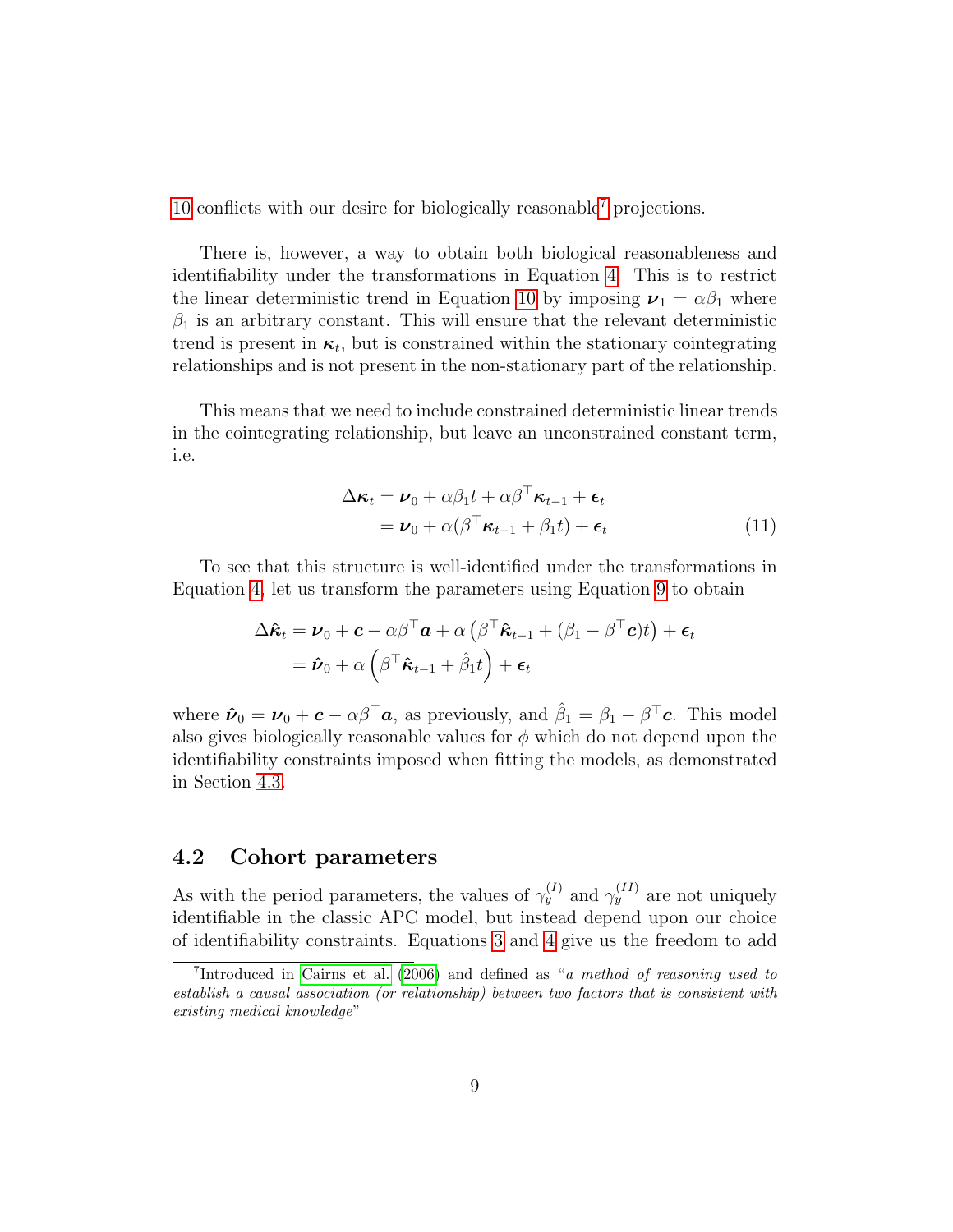linear trends in time to either or both time series independently, i.e.

$$
\begin{pmatrix}\n\hat{\gamma}_y^{(II)} \\
\hat{\gamma}_y^{(II)}\n\end{pmatrix} = \begin{pmatrix}\n\gamma_y^{(I)} \\
\gamma_y^{(II)}\n\end{pmatrix} + \begin{pmatrix}\nb^{(I)} \\
b^{(II)}\n\end{pmatrix} + \begin{pmatrix}\nc^{(I)} \\
c^{(II)}\n\end{pmatrix} y
$$
\n
$$
\hat{\gamma}_y = \gamma_y + \mathbf{b} + \mathbf{c}y
$$
\n(12)

Rewriting Equation [8](#page-7-2) in the form

<span id="page-10-1"></span>
$$
\Delta \boldsymbol{\gamma}_y = \boldsymbol{\mu} + A \Delta \boldsymbol{\gamma}_{y-1} + \alpha \beta^{\top} \boldsymbol{\gamma}_{y-1} + \boldsymbol{\varepsilon}_y
$$

we see that this is also not well-identified as it changes form under the transformation in Equation [12](#page-10-1)

$$
\Delta \hat{\boldsymbol{\gamma}}_y = \boldsymbol{\mu} + \boldsymbol{c} - A \boldsymbol{c} - \alpha \beta^{\top} (\boldsymbol{b} + \boldsymbol{c}y) + A \Delta \hat{\boldsymbol{\gamma}}_{y-1} + \alpha \beta^{\top} \hat{\boldsymbol{\gamma}}_{y-1} + \boldsymbol{\varepsilon}_y
$$

as the transformed drift term,  $\hat{\boldsymbol{\mu}} = \boldsymbol{\mu} + \boldsymbol{c} - A\boldsymbol{c} - \alpha \beta^{\top} (\boldsymbol{b} + \boldsymbol{c}y)$ , is now a linear function in year of birth, y.

However, in the same manner as used for the period parameters above, we can introduce a constrained linear trend into the cointegrating relationship in order to give well-identified projections which are biologically reasonable

$$
\Delta \boldsymbol{\gamma}_y = \boldsymbol{\mu} + A \Delta \boldsymbol{\gamma}_{y-1} + \alpha \left( \beta^{\top} \boldsymbol{\gamma}_{y-1} + \tilde{\beta}_1 y \right) + \boldsymbol{\varepsilon}_y \tag{13}
$$

This can be shown to be well-identified by transforming the cohort parameters in a similar fashion.

### <span id="page-10-0"></span>4.3 Application to England & Wales and CMI Assured Lives data

In order to illustrate how the original gravity model gives projections of mortality which depend upon the identifiability constraints chosen, we apply the gravity model to the same data used in [Dowd et al. \(2011\)](#page-25-0), i.e., the dominant population is the combined populations of England  $\&$  Wales and the subordinate population is that of assured lives in the UK as recorded by the Continuous Mortality Investigation, i.e., those people who purchase life assurance policies with UK insurance companies. In both cases, we use data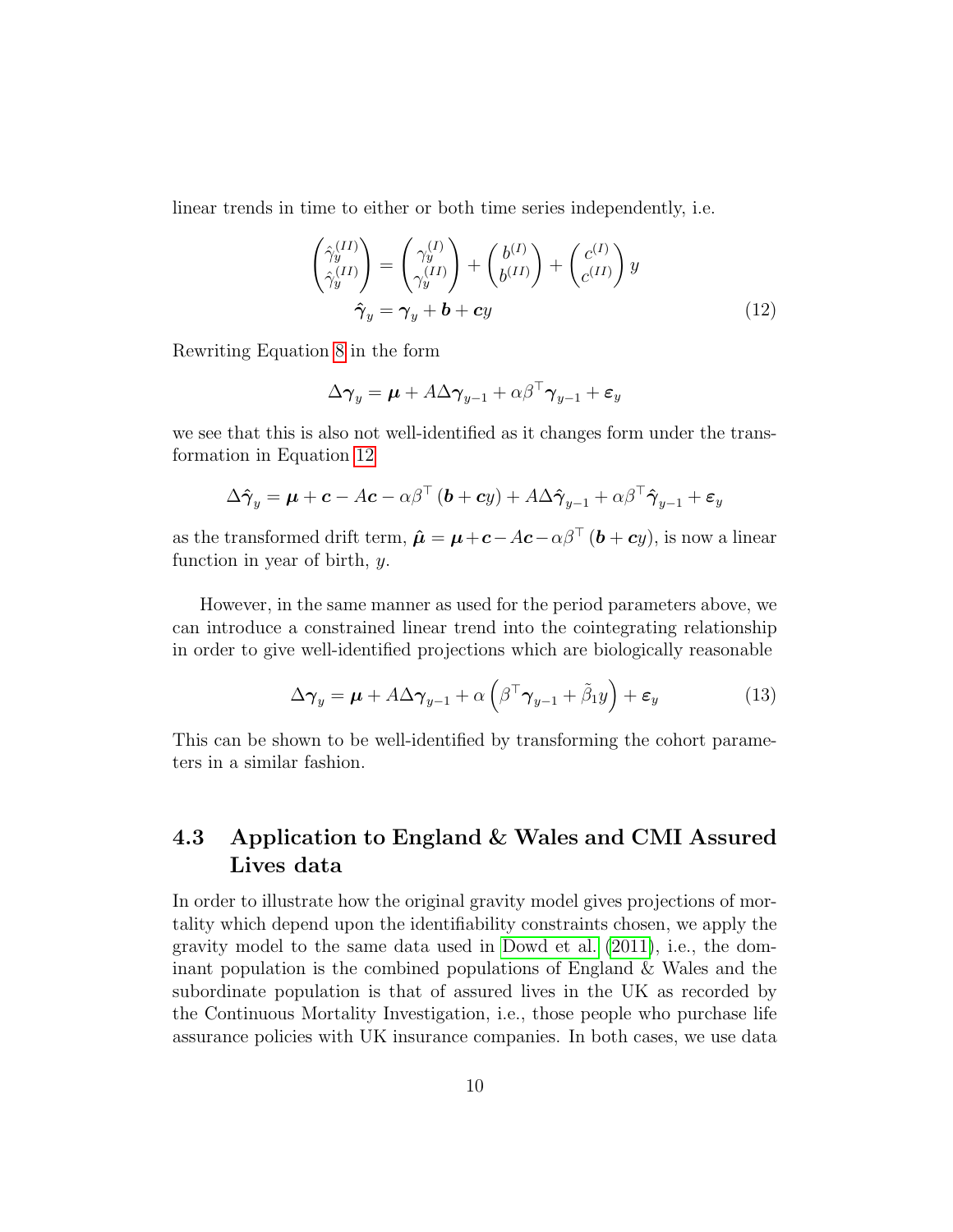for ages 50 to 90 and years  $1947$  to  $2006$ .<sup>[8](#page-11-0)</sup>

We start by fitting the classic APC model to the data.<sup>[9](#page-11-1)</sup> In doing so, we have a choice over the identifiability constraints imposed on the models for England & Wales and the CMI Assured Lives. We investigate four different sets of identifiability constraints, which were used for the classic APC model in [Hunt and Blake \(2015c\)](#page-26-1), i.e.,

Case 1: 
$$
\sum_{t} \kappa_t = 0
$$
,  $\sum_{y} n_y \gamma_y = \sum_{x,t} \gamma_{t-x} = 0$  and  $\sum_{y} n_y \gamma_y (y - \bar{y}) =$   
\n $\sum_{x,t} \gamma_{t-x} ((t - \bar{t}) - (x - \bar{x})) = 0$ .  
\nCase 2:  $\sum_{t} \kappa_t = 0$ ,  $\sum_{y} \gamma_y = 0$  and  $\sum_{y} \gamma_y (y - \bar{y}) = 0$ .  
\nCase 3:  $\sum_{t} \kappa_t = 0$ ,  $\sum_{x,t} \gamma_{t-x} = 0$  and  $\sum_{x,t} \gamma_{t-x} (x - \bar{x}) = 0$ .  
\nCase 4:  $\sum_{t} \kappa_t = 0$ ,  $\sum_{x,t} \gamma_{t-x} = 0$  and  $\sum_{x,t} \gamma_{t-x} (t - \bar{t}) = 0$ .

We investigate the constraints shown in Case 1 and Case 3 as they are the "natural" constraints and the constraints used in [Dowd et al. \(2011\)](#page-25-0), respectively, as discussed in Section [2.](#page-3-0) The constraints in Case 2 are similar to those in Case 1, except that the summations are taken over each year of birth rather than over all ages and years in the dataset. This has the effect of moving from a weighted average of the cohort parameters being equal to zero (with the weights determined by the number of observations for each cohort) in Case 1 to a simple arithmetical average in Case 2, and similarly for the linear trend. Although not used for the classic APC model, similar constraints were imposed on the cohort term in Model M6 in [Cairns et al.](#page-25-4) [\(2009\)](#page-25-4) and so have been included for comparison. As discussed in Section [2,](#page-3-0) the logic underpinning the selection of the Case 3 constraints in [Dowd](#page-25-0)

<span id="page-11-0"></span> ${}^8$ [Data for England & Wales is taken from Human Mortality Database \(2014\) and we](#page-25-0) [are indebted to the Continuous Mortality Investigation for providing providing the CMI](#page-25-0) [Assured Lives dataset.](#page-25-0)

<span id="page-11-1"></span><sup>9</sup>[To do this, we use a two-step procedure to fit the model for simplicity, i.e., we fit](#page-25-0) [the classic APC model to the data first, and then fit the time series process to the fitted](#page-25-0) [parameters using a least squares approach. This is in contrast with the approach used](#page-25-0) [in Dowd et al. \(2011\), where a one-step method is used. However, Dowd et al. \(2011\)](#page-25-0) [introduce additional parameters into the one-step method in a Bayesian-type approach](#page-25-0) [whose purpose appears to be to constrain the value of](#page-25-0)  $\phi$  and prevent it taking values which [are not biologically reasonable. However, as discussed later, this issue arises because the](#page-25-0) [gravity model is not well-identified and therefore should not be necessary in a well specified](#page-25-0) [model.](#page-25-0)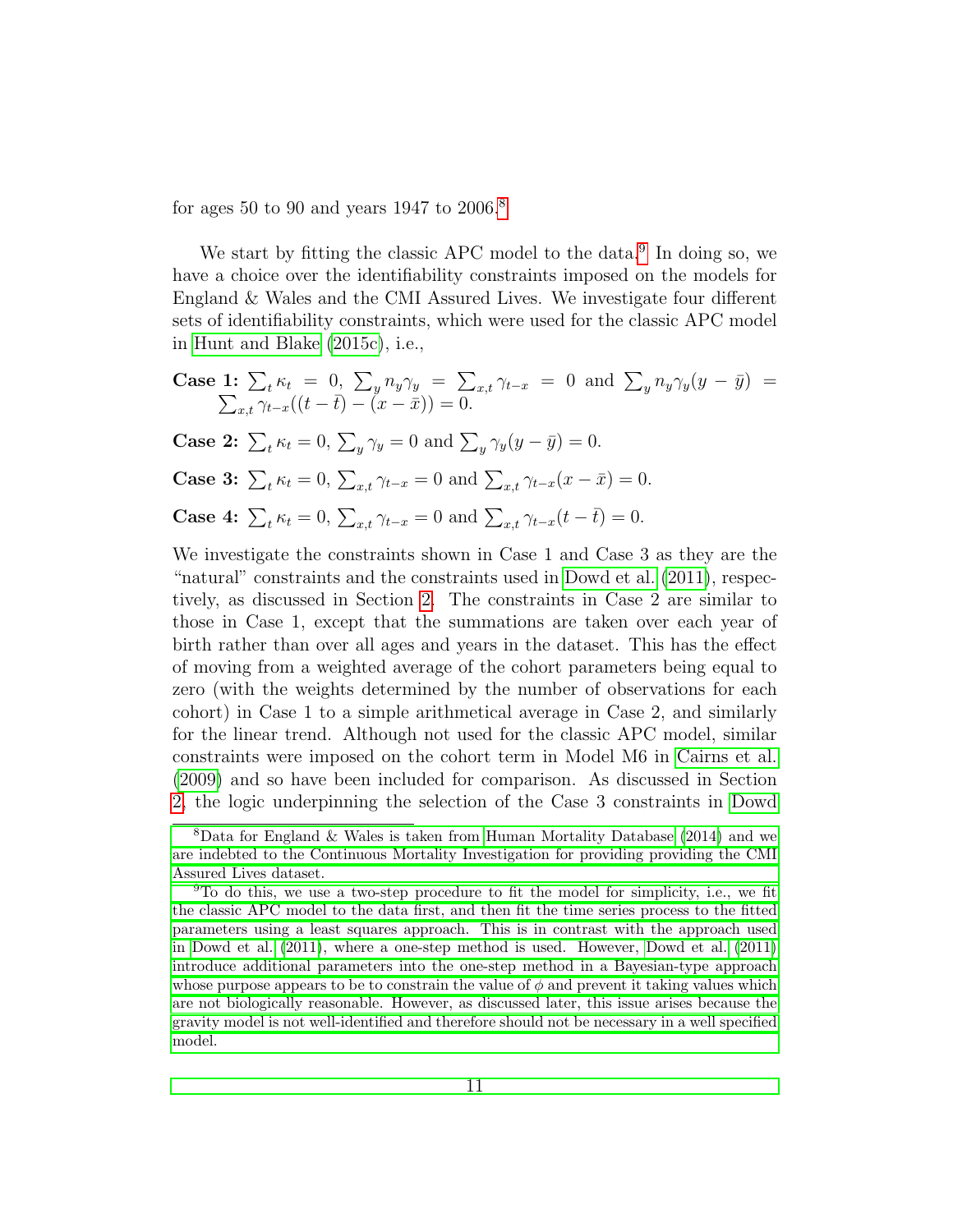[et al. \(2011\)](#page-25-0) was that the static age function in the model should explain all the observed linearity across ages. We can apply similar logic to the period function in the classic APC model, i.e., that the period function,  $\kappa_t$  should explain all of the observed linearity across time, to give the constraints in Case 4.

It is important to note that all four sets of constraints were developed to give the same demographic significance to the cohort parameters, i.e., that they should be centred around zero and the other functions in the model should capture any linear trends. Because of this, these four sets of constraints give very similar sets of fitted parameters when these are plotted. These sets of parameters also give identical fitted mortality rates, since they can be transformed into each other using Equations [2,](#page-4-0) [3](#page-4-1) and [4.](#page-4-2) However, the different sets of parameters are not identical. We therefore see that demographic significance, whilst helpful in selecting an appropriate set of identifiability constraints, does not specify a single, unique set of constraints to use. Model users with the same interpretation of the parameters can reasonably choose to impose different constraints and obtain different fitted parameters when using the same model with the same data. Furthermore, the fact that demographic significance is subjective and, in practice, different model users adopt a range of interpretations for the different parameters highlights the fact that we must take care to ensure that the projected mortality rates are independent of the arbitrary choice of constraints made when fitting the model, and underscores the extent to which the identifiability constraints we choose is arbitrary.

In each case, we apply the same identifiability constraints to both pop-ulations. Figure [1](#page-13-0) shows the fitted values of  $\kappa_t^{(I)} - \kappa_t^{(II)}$  using the Case 1 constraints. [Dowd et al. \(2011\)](#page-25-0) assumed that these differences are stationary, however, Figure [1](#page-13-0) shows that they have a clear linear trend which would bias the estimation of  $\phi$  in the original specification of the model. Since the magnitude and direction of this trend is dependent upon the identifiability constraints imposed, the degree of this bias is dependent upon our choice of identifiability constraints. However, the modified gravity model allows for the potential presence of a linear trend in the cointegrating relationship and therefore any estimates for  $\phi$  will not be biased by such a trend.

To demonstrate this numerically, for each set of fitted period parameters,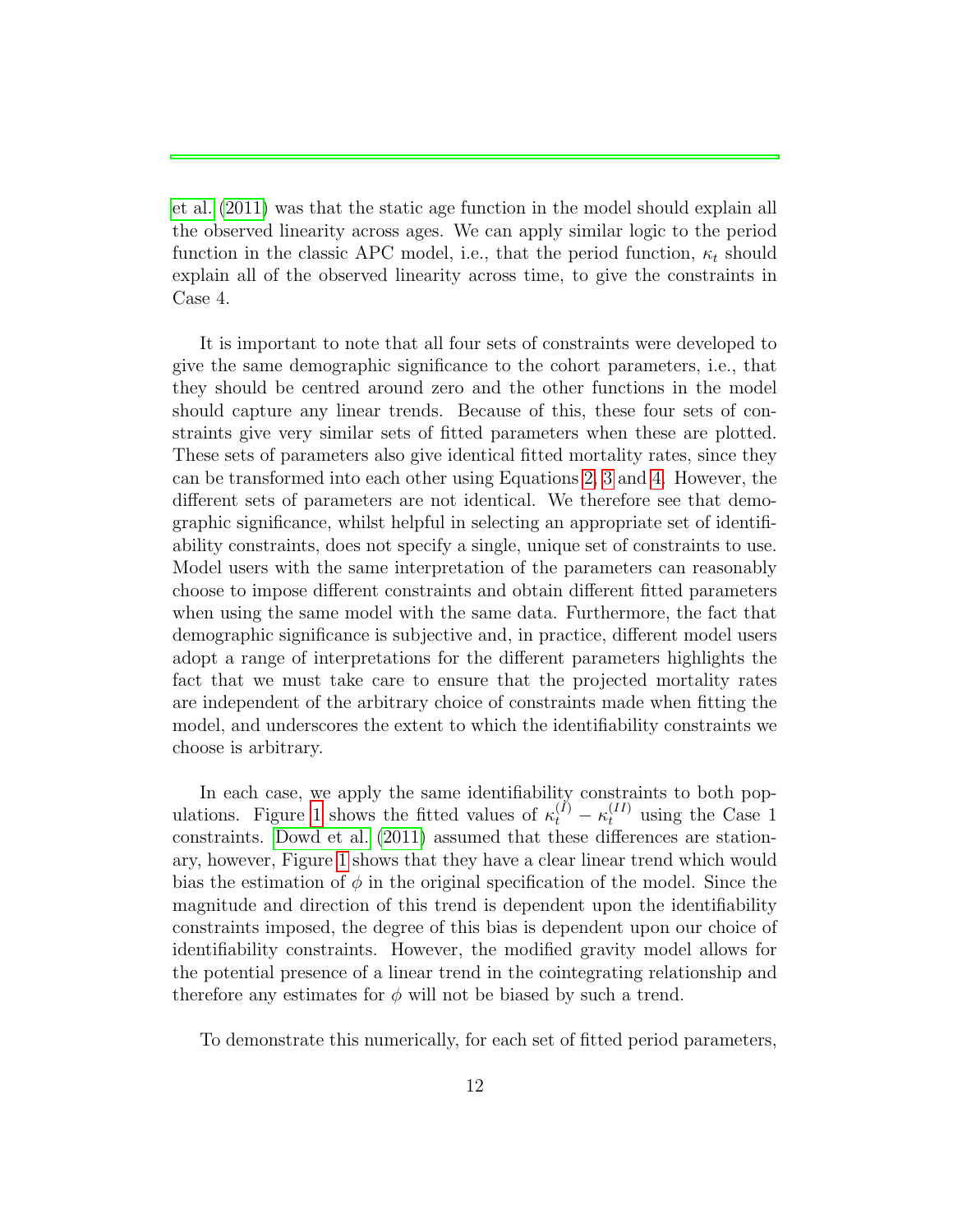<span id="page-13-0"></span>

Figure 1: Difference between the period functions

we then first fit the original gravity model in Equation [6](#page-6-0) and then the modified model in Equation [11.](#page-9-1) We pay particular attention to the estimated value of  $\phi$  found, as this will determine the rate at which divergence between the two populations mean reverts.

<span id="page-13-1"></span>

|        |        | Original gravity model   Modified gravity model |
|--------|--------|-------------------------------------------------|
| Case 1 | 0.0706 | 0.3234                                          |
| Case 2 | 0.0702 | 0.3234                                          |
| Case 3 | 0.0701 | 0.3234                                          |
| Case 4 | 0.0700 | 0.3234                                          |

Table 1: Values of  $\phi$  for different identifiability constraints

The results shown in Table [1](#page-13-1) indicate that the rate of mean reversion (and therefore the distribution of projected mortality rates) is dependent upon the identifiability constraints using the original gravity model, whereas this is not the case for the modified model. The differences between the cases for the original model appear relatively small. However, this is because the four sets of identifiability constraints used were selected on the basis of the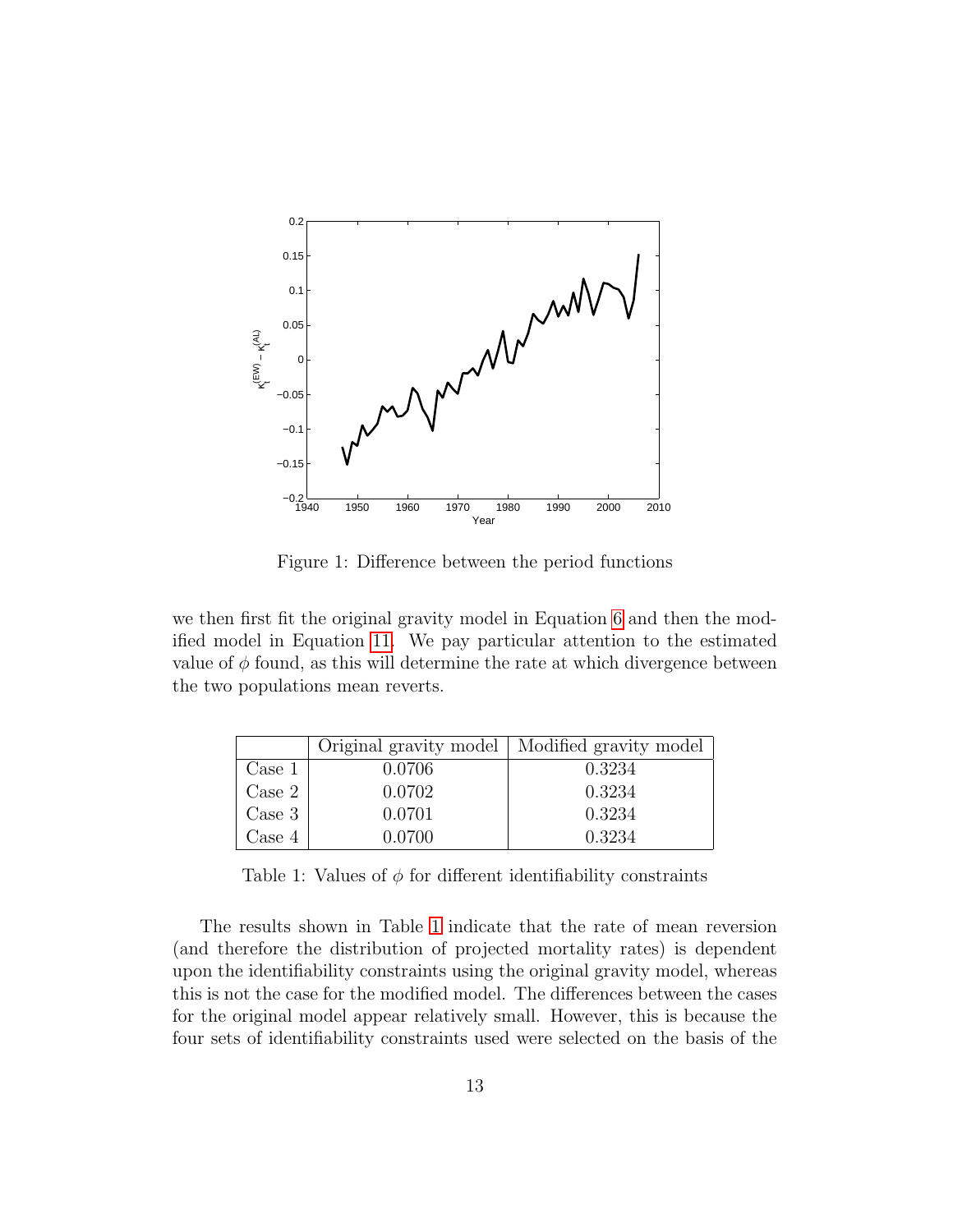same demographic significance for the parameters and therefore the fitted parameters were broadly comparable. This will not necessarily always be the case, as demographic significance is subjective and different model users may have very different understandings as to the interpretation of the parameters.

The most important point is not how small the differences are but that they are different at all. The identifiability constraints made no difference to the the fitted mortality rates for the different cases - they were identical. However, the distribution of the projected mortality rates depends upon  $\phi$ , which varies between the four cases in the original specification of the model. Therefore, the projected mortality rates would depend upon the choice of identifiability constraints. This is inconsistent with the fitting stage, where the choice of identifiability constraints made no difference to the fitted mortality rates. By contrast, the modified gravity model avoids this, as shown by the fitted value of  $\phi$  being identical in all four cases in Table [1.](#page-13-1)

In particular, we note that it is possible that some sets of identifiability constraints for the classic APC model would give values of  $\phi$  in the original gravity model which were greater than unity or less than zero. Therefore, the arbitrary choice of identifiability constraint may lead to diverging projections of mortality in the original gravity model, despite having the same historical fitted mortality rates as the cases shown. This is clearly something which should be avoided by use of the modified gravity model.

It is also interesting to note that the modified gravity model gives values for  $\phi$  which are considerably larger than in the original model. This is because the parameter now captures the genuine reversion between the period functions (i.e., the saw-tooth pattern in Figure [1\)](#page-13-0) without additionally trying to capture the linear trend.

These modifications make a significant difference to the projected parameters when using the gravity model, as shown in Figure [2](#page-15-0) using the Case 1 identifiability constraints.

As can be seen in Figure [2a,](#page-15-0) the original specification of the gravity model adjusts the central trend so that there is a sharp change of trend in the CMI population at the point where the projections begin. In contrast, the modified gravity model in Figure [2b](#page-15-0) allows the trends observed in either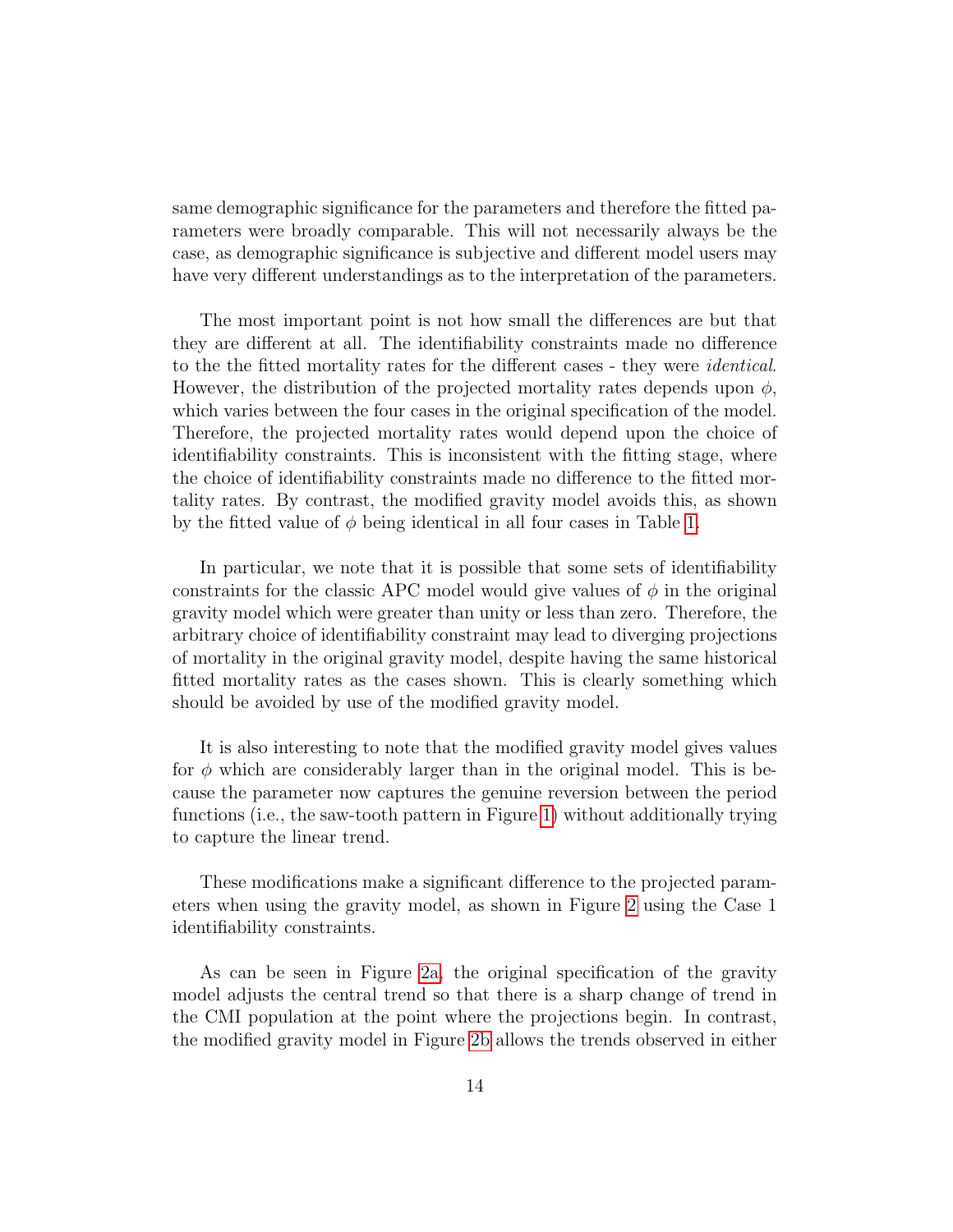<span id="page-15-0"></span>

Figure 2: Projected period parameters

population to continue in future.

The change in trend exhibited by the period parameters in the original gravity model is explained by the transition between the past, where the linear trends are diverging in the period parameters fitted to the historical data, and the future, where the gravity model is forcing them together. Since the linear trends in the fitted period parameters were unidentifiable and, hence, entirely dependent upon the identifiability constraints imposed upon the model, the magnitude of the trend change also depends solely upon the arbitrary identifiability constraints. Therefore, the existence of such a trend change is not well-identified and leads to projected mortality rates which depend upon the identifiability constraints chosen, unlike the fitted mortality rates.

Furthermore, the existence of such a trend change leads to inconsistencies between the past and the future. This is not compatible with the extrapolative approach to projecting mortality, as discussed in [Hunt and Blake](#page-26-6) [\(2015a\)](#page-26-6). Although there might be insufficient evidence in the historical data to support the existence of changes in trend in the fitted period parameters, the original gravity model imposes a trend change, precisely at the transition between the historical data and the projected mortality rates. The implication of this is that the data has been collected at a unique point in time that is qualitatively different from the periods before or after it. We do not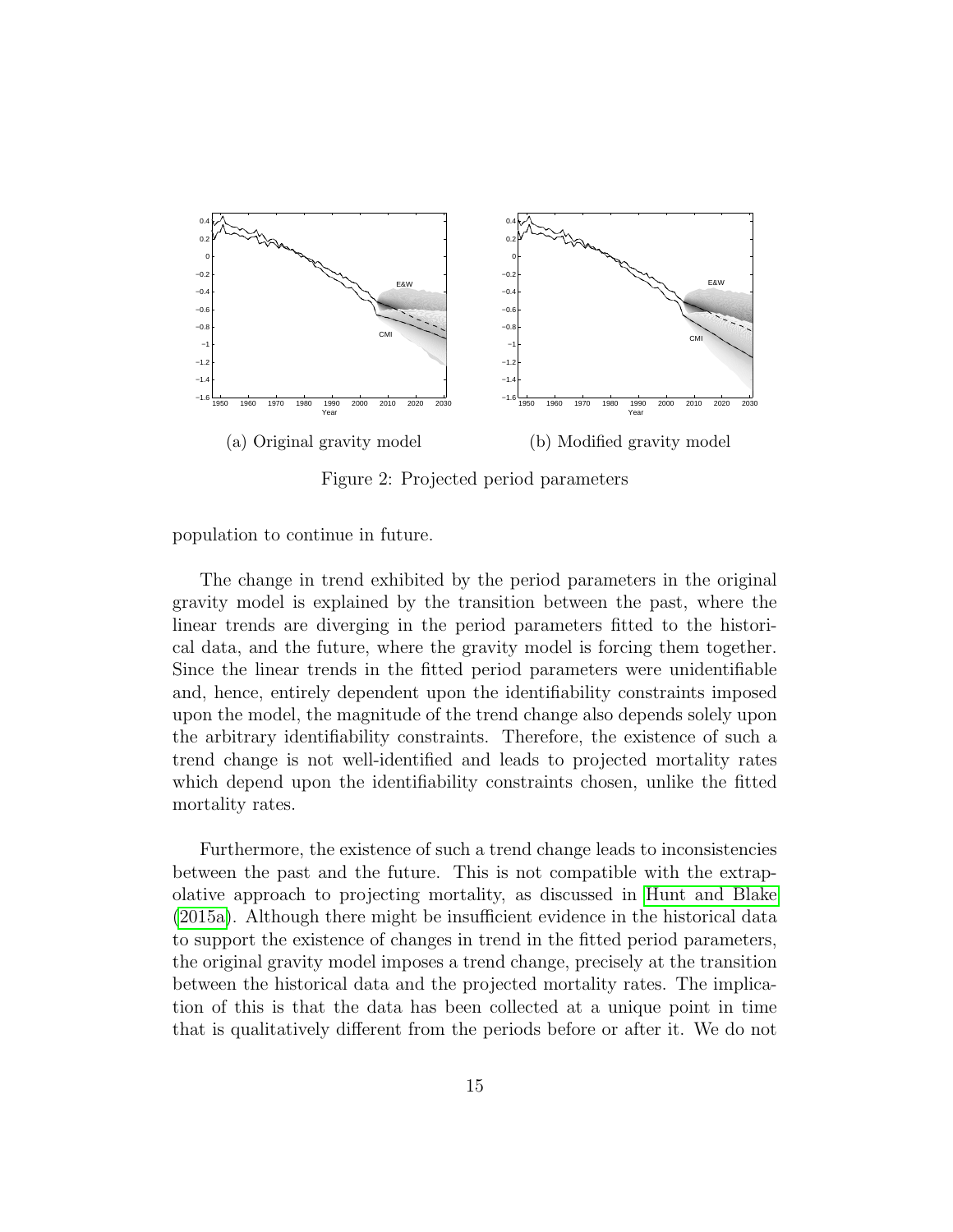believe that such an assumption is tenable.

In contrast, the modified gravity model does not predict a change in trend at the transition between past and future. As discussed in [Hunt and Blake](#page-26-1) [\(2015c\)](#page-26-1), the linear trends in the classic APC model are unidentifiable and depend entirely upon the identifiability constraints, whereas the variation around those trends is identifiable. Therefore, the modified gravity model leaves the linear trend in both populations unchanged, but allows the variation around these trends to be cointegrated. This means that decreases in mortality which are faster than expected in England & Wales are correlated with faster than expected declines in mortality rates in the CMI Assured Lives population. Capturing this correlation is vital in the measuring of basis risk between populations, as in [Li and Hardy \(2011\)](#page-26-4) and [Coughlan et al.](#page-25-5) [\(2011\)](#page-25-5), and when modelling liabilities and securities which depend upon mortality in multiple populations, as discussed in [Hunt and Blake \(2015d\)](#page-26-7).

Not only is the modified gravity model well-identified, we also believe that it gives projections which give greater consistency between the past and the future. The behaviour of the fitted parameters has been analysed and projected into the future, without assuming a priori that this behaviour will change. Such an approach is far more consistent with the extrapolative approach to projecting mortality rates discussed in Section 2 of [Hunt and Blake](#page-26-6) [\(2015a\)](#page-26-6) than the assumption of a trend change present in the original gravity model.

Furthermore, we believe that an assumption whereby projections maintain the same trends in each population but allow for correlated variation around these trends is more justified in terms of biological reasonableness than assuming that the period parameters converge in future. The factors impacting deviations in mortality rates from trend in one population are likely to be common across populations, leading to correlated variation around the trend in the two populations. In contrast, the differing trend rates of mortality improvement are likely to be generated by more fundamental socio-economic causes, which will remain unchanged for the foreseeable future.

In summary, we find that the modified gravity model gives projected mortality rates for England & Wales and the CMI Assured Lives popula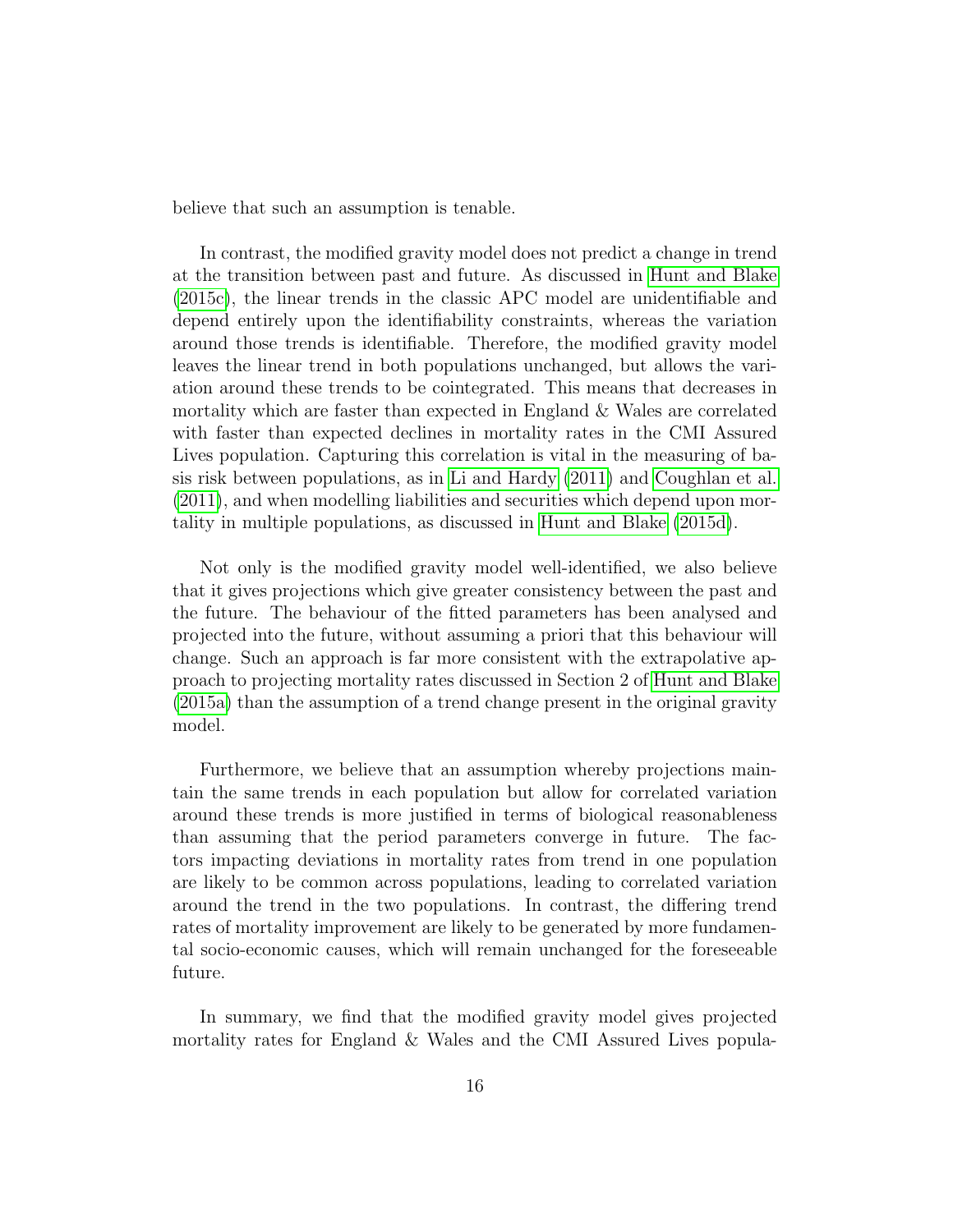tions which are well-identified and have variation which is correlated in a biologically reasonable fashion. However, the modified gravity model does not induce the trends present in either population to change sharply at the transition point between past and future, which is a feature of the original gravity model and which was imposed to ensure that mortality rates in the two populations are "coherent".

#### 4.4 Coherence

The term "coherence" was introduced in [Li and Lee \(2005\)](#page-27-2), and was defined formally in [Hyndman et al. \(2013\)](#page-26-8) in terms of the relative mortality rates between populations, i.e.,

$$
\mathbb{E}\left[\frac{\mu_{x,t}^{(p_1)}}{\mu_{x,t}^{(p_2)}}\right] \to R_x \tag{14}
$$

a function of age only. This means that relative mortality rates are stationary, and so the mortality rates projected in the two populations do not diverge with time. Coherence is a stronger requirement for a multi-population mortality model than simply allowing the covariation observed in the past to continue into the future, as discussed in Section [4.3](#page-10-0) above.<sup>[10](#page-17-0)</sup>

The original gravity model was introduced in part to ensure that mortality rates in the England & Wales and CMI Assured Lives populations are coherent. The original gravity model has coherence built into it, since

$$
\ln\left[\frac{\mu_{x,t}^{(I)}}{\mu_{x,t}^{(II)}}\right] = \left(\alpha_x^{(I)} - \alpha_x^{(II)}\right) + \left(\kappa_t^{(I)} - \kappa_t^{(II)}\right) + \left(\gamma_{t-x}^{(I)} - \gamma_{t-x}^{(II)}\right)
$$

$$
= \left(\alpha_x^{(I)} - \alpha_x^{(II)}\right) + \beta^\top \left(\kappa_t + \gamma_{t-x}\right)
$$

which is stationary in time by construction.<sup>[11](#page-17-1)</sup>

<span id="page-17-0"></span><sup>10</sup>Coherence is a potential feature of the projected mortality rates and can result from a number of different techniques for projecting mortality, rather than it being a technique in itself. For instance, the original and modified gravity models both involve the technique of cointegration, but one gives coherent projected mortality rates, whilst the other does not. Conversely, the original gravity model and the SAINT model of [Jarner and Kryger](#page-26-9) [\(2011\)](#page-26-9) both give coherent mortality rates, but use different techniques to achieve this.

<span id="page-17-1"></span><sup>&</sup>lt;sup>11</sup>However, the long-run distribution of  $\frac{\mu_{x,t}^{(I)}}{\mu_{x,t}^{(II)}}$ , and specifically  $R_x$ , will depend upon the arbitrary identifiability constraints imposed when fitting the model.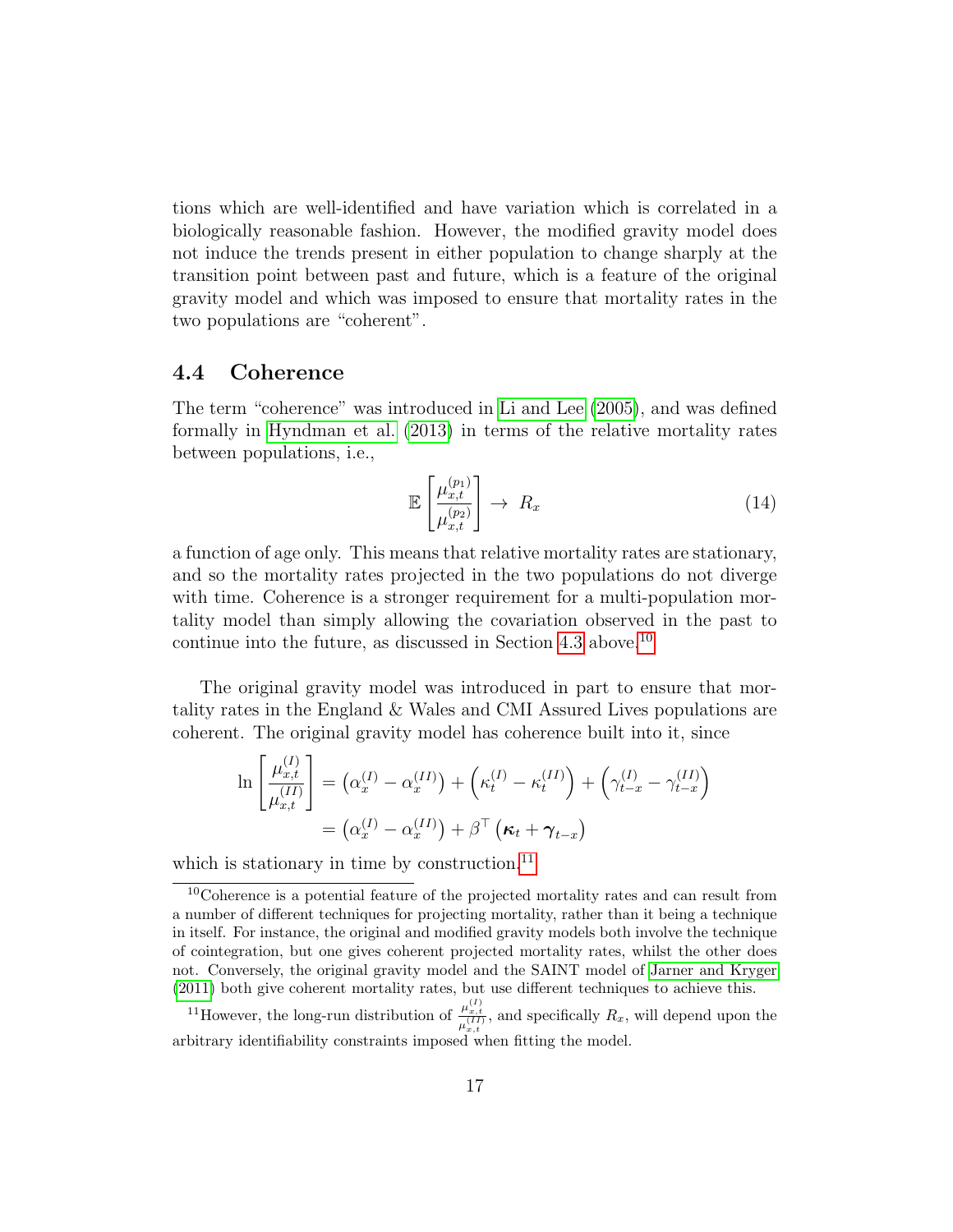However, when the gravity model is modified to ensure projections are well-identified, coherence no longer necessarily holds, since we can have different linear trends in both populations (i.e.,  $\beta^{\top} (\kappa_t + \beta_1 t + \gamma_{t-x} + \tilde{\beta}_1(t - x))$ is stationary, whilst  $\beta^{\top}$   $\left(\kappa_t + \gamma_{t-x}\right)$  is not). The level of divergence will be set by the observed divergence between the populations in the historical dataset, i.e., we will project mortality rates that will continue to diverge if they have been observed to do so in the past. Such an approach gives greater consistency between the historical data and projected mortality rates.

Therefore, we see that there is the potential for conflict between the desire for coherent projections and the need for projections of the model to be well-identified. In general, we believe that obtaining projected mortality rates that do not depend on arbitrary choices made when fitting the model to data is more important than a desire to prevent divergence between populations, for the reasons discussed below. However, we note that identifiability issues in mortality models are features of the parameters in mortality models, whereas coherence is a property of the projected mortality rates, which should be independent of these issues. If coherence is desired, we therefore believe that methods of imposing it should focus on constraining the projected mortality rates themselves, rather than specific features of the model parameters, which will depend on the identifiability constraints imposed.

However, we would often go further and question the desire to impose coherence a priori on projected mortality rates. Much of the work discussing coherent projections of mortality rates has been based on the idea that mortality rates should not diverge indefinitely in future between related populations. For instance, [Li and Lee \(2005\)](#page-27-2) stated that "Obviously, mortality differences between [closely related] populations should not increase over time indefinitely if the similar socio-economic conditions and close connections were to continue." We believe that there are two problems with this conjecture.

First, whilst it might be true that projecting divergences indefinitely into the future may be unrealistic, we would point out that extrapolating any model indefinitely into the future is likely to give nonsensical results sooner or later. For example, the Lee-Carter model will tend to give mortality rates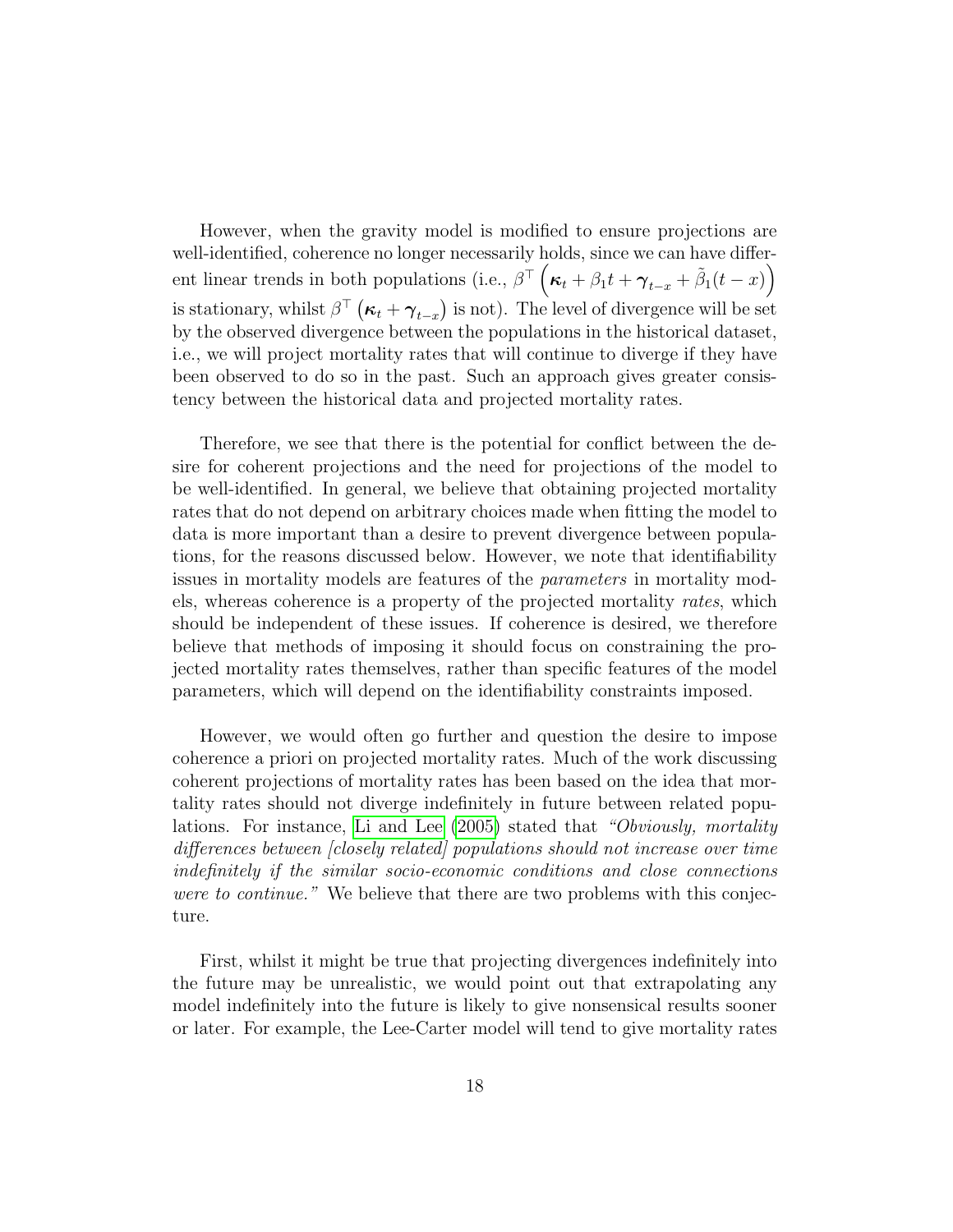arbitrarily close to zero at all ages if projected far enough into the future. However, such a phenomenon is more the fault of a modeller misusing the model to make inappropriate forecasts than it is the fault of the model itself. A general rule of thumb is that a model should not be projected for a longer period than the data used to estimate it. Given this, the question becomes why we should believe that mortality differences cannot diverge for another 50 years (say) if we have observed mortality differences diverging for the previous 50 years. Assuming that the evolution of mortality rates in the future will be qualitatively different from the past is inconsistent with the extrapolative approach.

Second, we believe that it is simply untrue that differences in mortality rates cannot persist for prolonged periods between ostensibly related populations. For example, life expectancy at age 65 varies considerably between areas in the same city<sup>[12](#page-19-0)</sup> in a pattern which has been stable for decades, let alone between different socio-economic groups within the same country (see [Harper et al. \(2007\)](#page-26-10) and [Villegas and Haberman \(2014\)](#page-27-3)) or between countries. Whilst coherence does not impose the requirement that these longestablished differences decrease, it does assume that they are not expected to grow beyond their current level, which we do not believe is supported by the evidence. It also raises the question as to what is so special about the currently observed differences in mortality that they should act as a barrier beyond which further divergence is not possible.

Therefore, we do not believe that coherence is a desirable property to impose upon an extrapolative multi-population mortality model. As scientific investigators, we should allow the data to speak for itself rather than impose any prior views onto the models that we use. This is consistent with the extrapolative approach discussed in Section 2 of [Hunt and Blake \(2015a\)](#page-26-6), where analysis of historical data, rather than subjective opinions and biases, is used to project mortality rates. If the data supports our beliefs, that is encouraging. If the data does not, then we need to examine either our preconceptions to determine whether they need to be revised or re-examine the model we are using to analyse and project the data.

Ultimately, many of the preconceptions which lead to a desire for co-

<span id="page-19-0"></span><sup>12</sup>Source: <http://data.london.gov.uk/dataset/life-expectancy-birth-and-age-65-ward>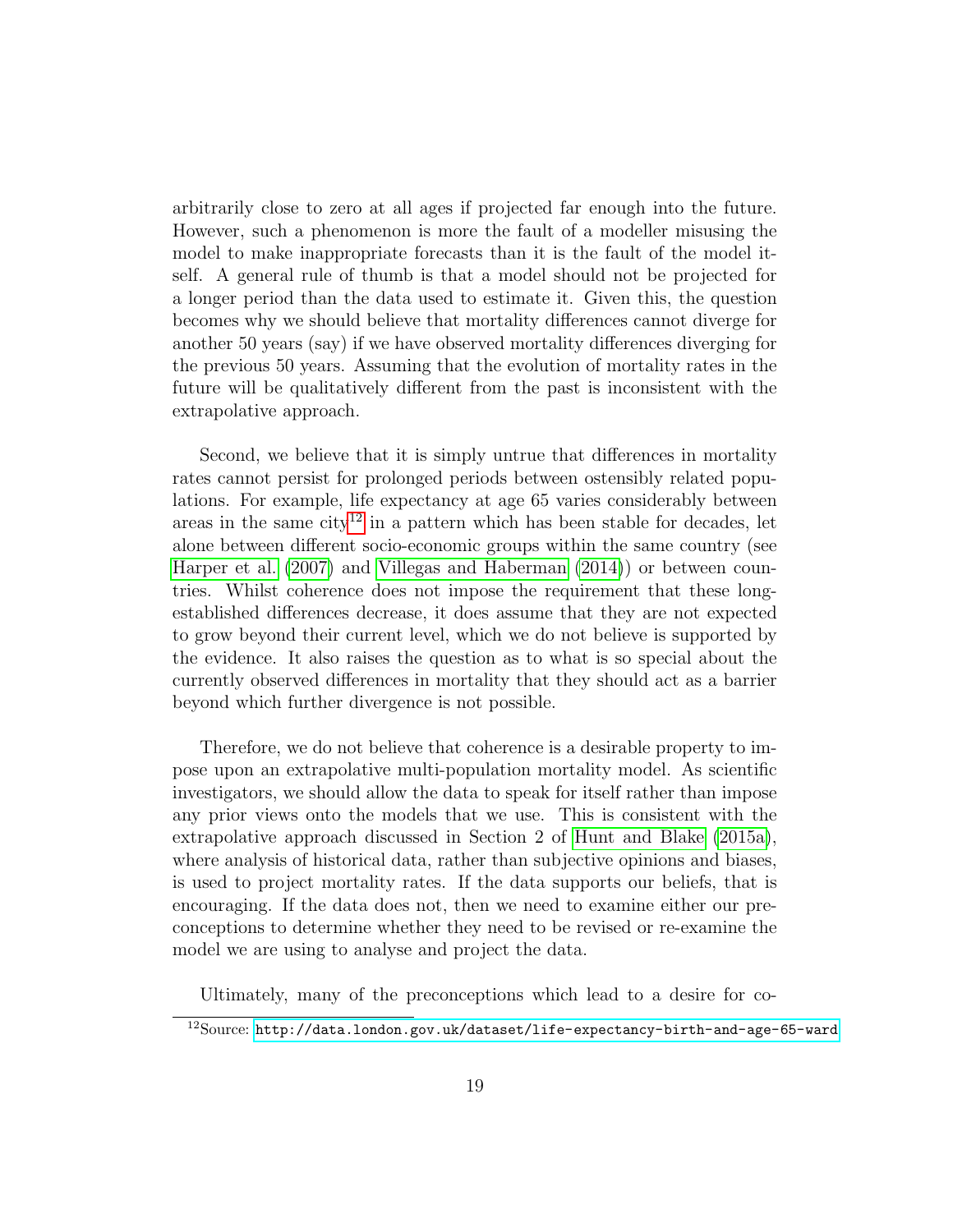herence between different populations have a basis in our knowledge of the specific populations under consideration and the specific factors causing the divergence in these populations. For example, the observed divergence between mortality rates in the England & Wales and CMI Assured Lives populations could be attributed to the selective nature of the CMI Assured Lives dataset, which consists of individuals who are likely to be wealthier than the average citizen of England & Wales. In addition, this selective population may adopt different lifestyles, with less smoking and a better diet than the wider population, for example, leading to a differing pattern of mortality. We might reasonably feel that such differences will get less important with time and the wider population adopts the same lifestyle as the sub-population, and therefore that mortality rates in the two population should stop diverging in future.

However, this kind of argument for imposing coherence on a model makes use of additional information regarding the causes of any divergence, information that was not used when fitting the model. We therefore believe that, rather than imposing coherence on a model to obtain the results we want, it would be better to incorporate into our model the additional information that justifies our desire for coherence in the first place. Such information may include economic and lifestyle variables, for instance, as in [Reichmuth](#page-27-4) [and Sarferaz \(2008\)](#page-27-4), [Wang and Preston \(2009\)](#page-27-5) and [French \(2014\)](#page-26-11). This may help explain any observed divergence in the past and potentially allow for coherent projections which are still well founded in a rigorous analysis and extrapolation of the data.

## <span id="page-20-0"></span>5 Identifiability in the cointegrated Lee-Carter model

[Zhou et al. \(2014\)](#page-27-0) applied a similar cointegration framework as developed for the gravity model to the period parameters of the Lee-Carter model

$$
\ln(\mu_{x,t}) = \alpha_x + \beta_x \kappa_t \tag{15}
$$

for multiple populations. The period parameters are projected using a time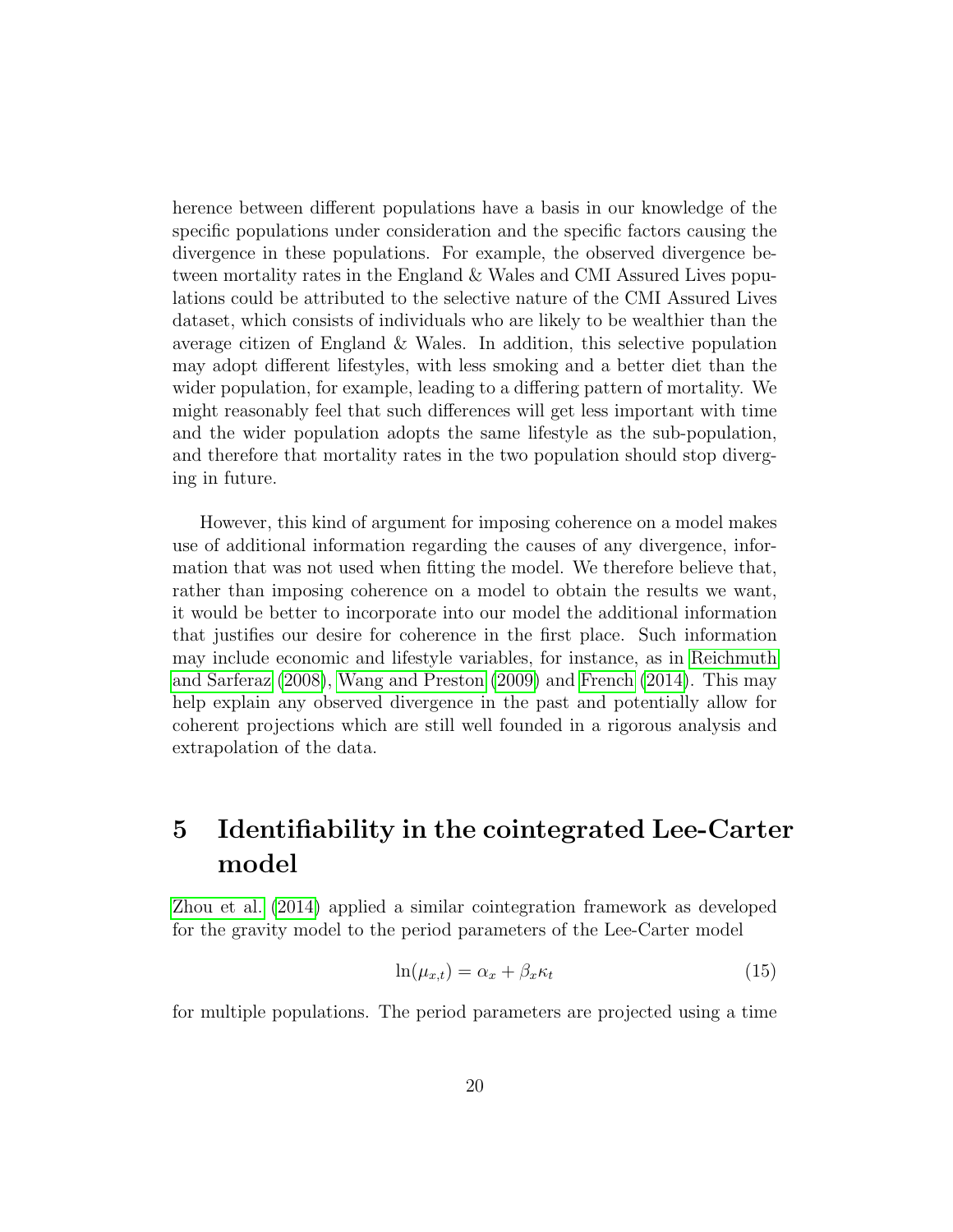series process of the form

<span id="page-21-1"></span>
$$
\Delta \kappa_t = \boldsymbol{\nu} + \Gamma \Delta \kappa_{t-1} + \alpha \beta^{\top} \kappa_{t-1} + \boldsymbol{\epsilon}_t \tag{16}
$$

which is a cointegrated relationship of the form in Equation  $7^{13}$  $7^{13}$  $7^{13}$  As in [Dowd](#page-25-0) [et al. \(2011\)](#page-25-0),  $\beta$  was constrained so that  $\beta = \begin{pmatrix} 1, & -1 \end{pmatrix}^T$  in order that relative mortality rates do not diverge in the two populations. However, no assumption is made regarding the dominance of one population over the other, and therefore no constraint is made on  $\alpha$ , unlike the gravity model where  $\alpha = \begin{pmatrix} 0, & \phi \end{pmatrix}^T$  was used to impose the condition that population I dominates population II.

As discussed in [Lee and Carter \(1992\)](#page-26-2) and [Hunt and Blake \(2015b\)](#page-26-0), the Lee-Carter model is also not well-identified and possesses the invariant transformations

$$
\{\hat{\alpha}_x, \hat{\beta}_x, \hat{\kappa}_t\} = \{\alpha_x, \frac{1}{a}\beta_x, a\kappa_t\} \tag{17}
$$

$$
\{\hat{\alpha}_x, \hat{\beta}_x, \hat{\kappa}_t\} = \{\alpha_x - b\beta_x, \beta_x, \kappa_t + b\}
$$
\n(18)

which are used to impose identifiability constraints in a similar fashion to the classic APC model. These invariant transformations can be applied independently to the two populations without affecting the fitted mortality rates, and so we can write

$$
\hat{\boldsymbol{\kappa}}_t = A\left(\boldsymbol{\kappa}_t + \boldsymbol{b}\right) \tag{19}
$$

with  $A =$  $\int a^{(I)}$  0  $0 \quad a^{(II)}$  $\setminus$ .

If we apply this transformation to the time series process in Equation [16](#page-21-1) we obtain

$$
\Delta \hat{\kappa}_t = A \nu - A \alpha \beta^{\top} \mathbf{b} + A \Gamma A^{-1} \Delta \hat{\kappa}_{t-1} + A \alpha \beta^{\top} A^{-1} \hat{\kappa}_{t-1} + A \epsilon_t
$$

$$
= \hat{\nu} + \hat{\Gamma} \Delta \hat{\kappa}_{t-1} + \hat{\alpha} \hat{\beta}^{\top} \hat{\kappa}_{t-1} + \hat{\epsilon}_t
$$

<span id="page-21-0"></span> $13\text{Again}$ , the form of Equation [16](#page-21-1) differs from the form of Equation [7](#page-6-1) due to the stationary cointegrating term,  $\alpha \beta^{\top} \kappa_{t-1}$ , as opposed to  $\alpha \beta^{\top} \kappa_{t-2}$  required by Equation [7.](#page-6-1) However, this can be resolved in the manner outlined in footnote [6.](#page-7-1)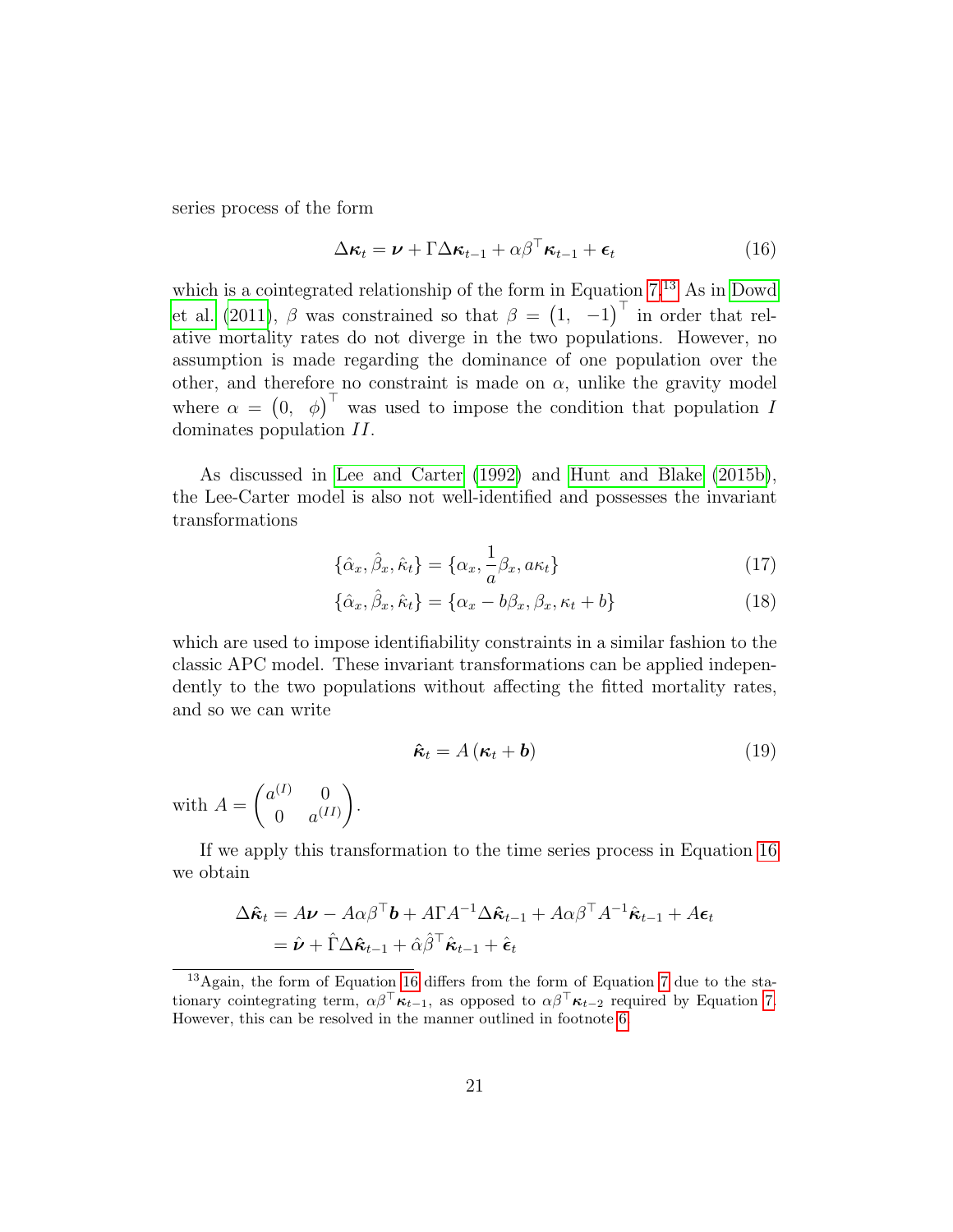which is of the same form as Equation [16](#page-21-1) if we redefine the terms appropriately. In particular, this involves setting

$$
\hat{\beta} = A^{-1}\beta
$$
  
=  $\begin{pmatrix} \frac{1}{a^{(I)}} & 0 \\ 0 & \frac{1}{a^{(II)}} \end{pmatrix} \begin{pmatrix} 1 \\ -1 \end{pmatrix}$   
=  $\begin{pmatrix} \frac{1}{a^{(I)}}, & -\frac{1}{a^{(II)}} \end{pmatrix}^{\top}$ 

i.e., if the time series process is well-identified,  $\beta$  cannot be restricted to have any particular form, since these restrictions will only apply for one set of identifiability constraints. We also see that we are free to set  $\hat{\alpha} = A\alpha$ , since  $\alpha$  is not constrained to any particular form initially. Therefore, in order for the model of [Zhou et al. \(2014\)](#page-27-0) to be well-identified, the restriction on  $\beta$  as well as the restriction on  $\alpha$  must also be relaxed. This was commented upon in [Nielsen and Nielsen \(2014\)](#page-27-6).

The reason for the difference between the models of [Zhou et al. \(2014\)](#page-27-0) and [Dowd et al. \(2011\)](#page-25-0) arises because of the differences in the underlying APC mortality models used in either study. In the Lee-Carter model used in [Zhou et al. \(2014\)](#page-27-0), the "scale" of the period functions is defined by an identifiability constraint on  $\beta_x$ . This scale is arbitrary, and we can change it without affecting the fitted mortality rates from the model. Therefore the projected mortality rates from the model of [Zhou et al. \(2014\)](#page-27-0) also need to also be invariant to changes in this scale. In contrast, the scale of the period functions is defined by the parametric age function in the classic APC function, and not by an identifiability constraint. Therefore, it cannot be changed in the model, and so we do not have to ensure that the projected mortality rates are invariant to changes in its scale.

Conversely, the Lee-Carter model does not have unidentifiable linear trends, unlike the classic APC model. Therefore the model of [Zhou et al.](#page-27-0) [\(2014\)](#page-27-0) does not require a linear drift term, i.e.,  $\beta_1 t$ , in the cointegrating relationships. The classic APC model does contain unidentifiable linear trends in the parameters, which can be varied in the historic parameters without affecting the fitted mortality rates. It is, therefore, essential that the projected mortality rates from the model of [Dowd et al. \(2011\)](#page-25-0) are invariant to changes in the linear trend in the period an cohort functions, which is ensured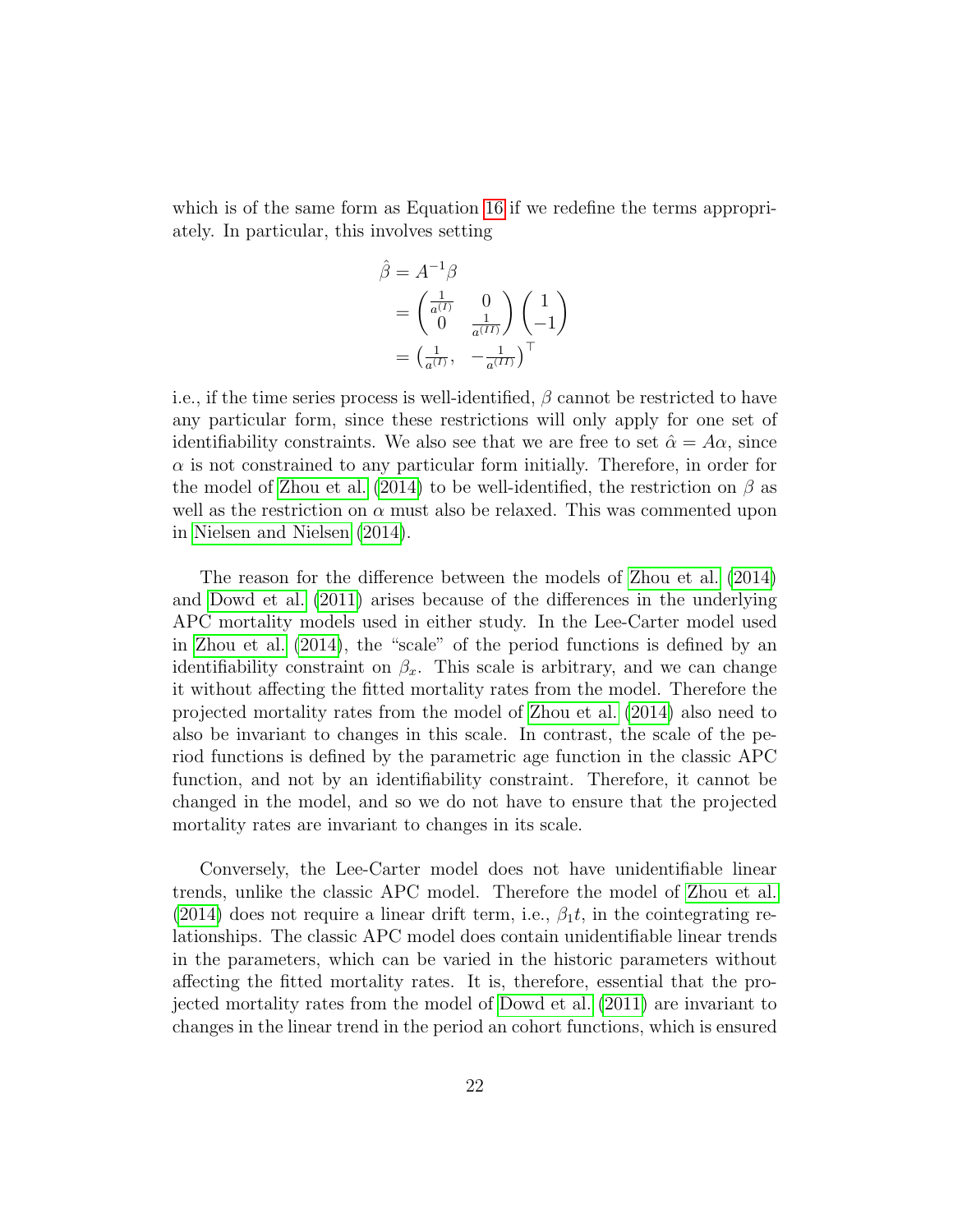by the presence of the linear drift term,  $\beta_1 t$ , in the cointegrating relationships.

We see, therefore, that the form the gravity model needs to take in order to be well-identified depends on the underlying APC mortality model being used and the identifiability issues within that particular model. It is therefore essential that these identifiability issues are fully analysed and understood, as discussed in [Hunt and Blake \(2015b,](#page-26-0)[c\)](#page-26-1). In general, we see that it is best to avoid making any impositions on the structure of  $\alpha$  and  $\beta$ , and so use the most general form of cointegrating relationship, in order to avoid any potential identifiability issues and avoid constraining the form of the model unnecessarily and, potentially, inappropriately.

## <span id="page-23-0"></span>6 Extending the cointegration model

For the general cointegration model in Equation [7,](#page-6-1) our approach generalises naturally to models where there are unidentifiable higher-order polynomial deterministic trends in the parameters. If the period functions of a model have unidentified deterministic trends which are polynomial of order  $M$ , then in order to be well-identified under the corresponding invariant transformations, we will need to allow for unconstrained deterministic trends up to polynomial order  $M-1$  and constrained deterministic trends of order M.

For instance, the model of [Plat \(2009\)](#page-27-7)

$$
\ln(\mu_{x,t}^{(p)}) = \alpha_x^{(p)} + \kappa_t^{(1,p)} + (x - \bar{x})\kappa_t^{(2,p)} + (x - \bar{x})^+ \kappa_t^{(3,p)} + \gamma_{t-x}^{(p)} \tag{20}
$$

has unidentifiable quadratic trends, as discussed in [Hunt and Blake \(2015c\)](#page-26-1). If the [Plat \(2009\)](#page-27-7) model were fitted to two populations, we would have six period functions in total -  $\kappa_t^{(1,I)}$  and  $\kappa_t^{(1,II)}$  with unidentified quadratic trends,  $\kappa_t^{(2,I)}$  and  $\kappa_t^{(2,II)}$  with unidentified linear trends and  $\kappa_t^{(3,I)}$  and  $\kappa_t^{(3,II)}$  with unidentified constants.

We could look for a cointegration model involving all six period functions. Cointegration, by its nature, involves interactions between the different period functions. We therefore are unable to allow for deterministic trends of different order in different period functions. Allowing for cointegration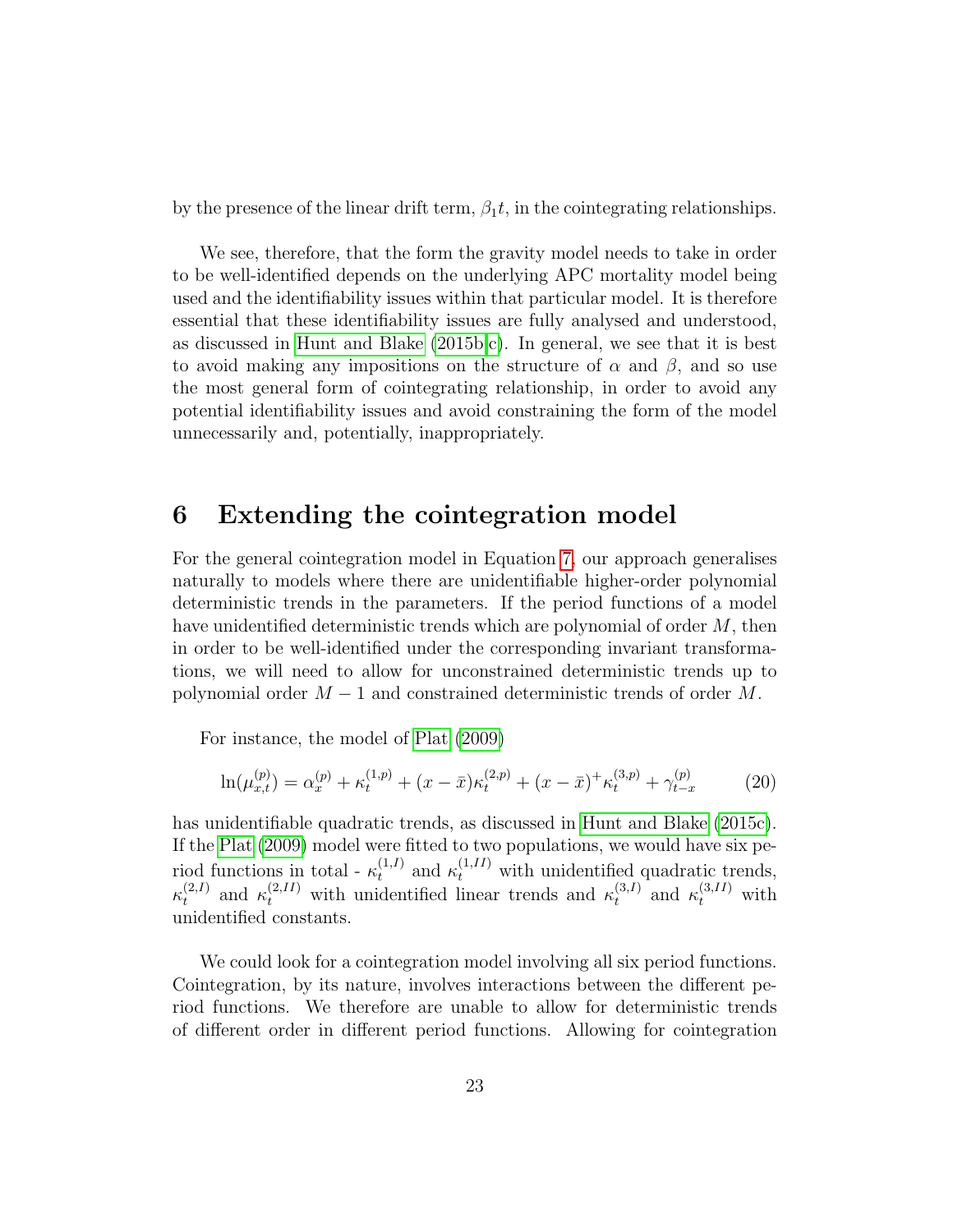between all six time series would therefore mean allowing for constrained quadratic trends and unconstrained linear trends in all six period functions, which may lead to projections which are not biologically reasonable for each population.

It is more biologically reasonable to consider each pair of period functions separately based on their shared demographic significance. This would mean looking for cointegrating relationships with constrained quadratic (and unconstrained constant and linear) trends for the two  $\kappa_t^{(1,p)}$  $t^{(1,p)}$  functions, relationships with constrained linear trends for the  $\kappa_t^{(2,p)}$  $t^{(2,p)}$  functions, and so on. That is, we use

$$
\Delta \kappa_t^{(1)} = \nu_0^{(1)} + \nu_1^{(1)} t + \alpha^{(1)} \left( \beta^{(1)\top} \kappa_{t-1}^{(1)} + \beta_2^{(1)} t^2 \right) + \epsilon_t^{(1)} \tag{21}
$$

$$
\Delta \kappa_t^{(2)} = \nu_0^{(2)} + \alpha^{(2)} \left( \beta^{(2)\top} \kappa_{t-1}^{(2)} + \beta_1^{(2)} t \right) + \epsilon_t^{(2)} \tag{22}
$$

$$
\Delta \boldsymbol{\kappa}_t^{(3)} = \alpha^{(3)} \left( \beta^{(3)\top} \boldsymbol{\kappa}_{t-1}^{(3)} + \beta_0^{(3)} \right) + \boldsymbol{\epsilon}_t^{(3)}
$$
(23)

to project the period functions. This approach is used in [Hunt and Blake](#page-26-7) [\(2015d\)](#page-26-7), albeit in a model with unidentified cubic (as opposed to merely quadratic) trends.

### <span id="page-24-0"></span>7 Conclusions

Cointegration can be a powerful tool for projecting mortality rates in related populations. However, it is a tool which must be used with care to ensure that we have identifiability under any invariant transformations which allocate unidentifiable polynomial trends between the parameters. In the case of the gravity model of [Dowd et al. \(2011\)](#page-25-0) and the model of [Zhou et al.](#page-27-0) [\(2014\)](#page-27-0), we have shown how to adapt the process used to project the period functions so that it gives well-identified projections that do not depend on the arbitrary identifiability constraints imposed. We have also shown how this can be generalised to more complicated APC mortality models.

Further, we have shown that we cannot also impose the condition that mortality rates are coherent and do not diverge in future. Not only does imposing coherence mean that the projected mortality rates will depend upon the arbitrary identifiability constraints selected, it is also incompatible with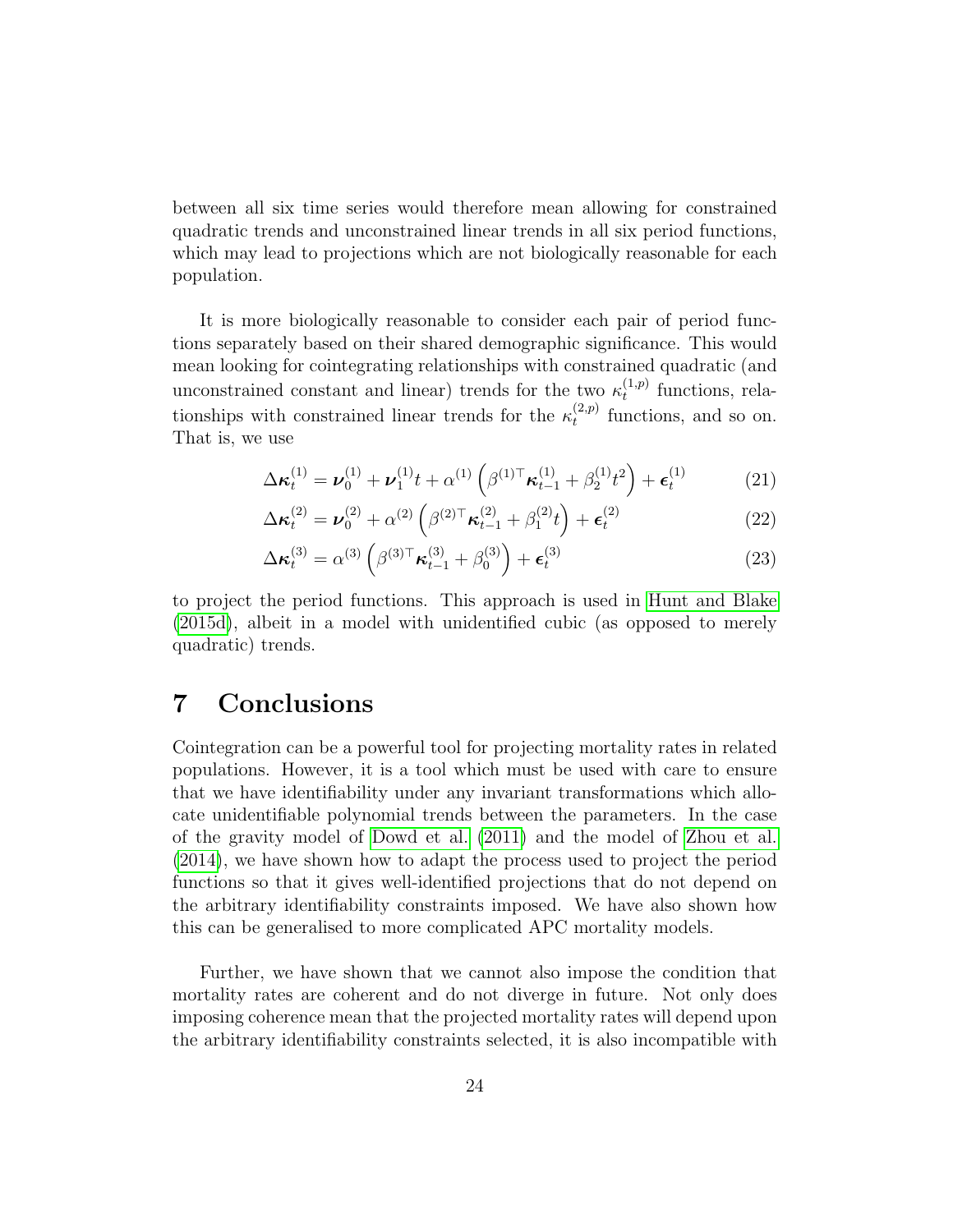an extrapolative approach to modelling mortality. An extrapolative approach must, first and foremost, take its lead from the evidence of the historical data. While, in many circumstances, a belief in coherence is quite natural, we believe we should test for its existence in the historical data statistically using well-identified models, rather than assume its existence beforehand as an article of faith. If we do not find any evidence for coherence in the historical data, this should be considered a puzzle to explain using more data and better models, and not just an error to be corrected by an ad hoc fix which overrides the evidence of the data to obtain the results we anticipated in advance. Such an approach is not only more rigorous and more scientific, but can also give new insights into the factors which govern the evolution of mortality rates and enhance our understanding of longevity risk.

## References

- <span id="page-25-3"></span>Cairns, A. J., Blake, D., Dowd, K., 2006. Pricing death: Frameworks for the valuation and securitization of mortality risk. ASTIN Bulletin 36 (1), 79–120.
- <span id="page-25-4"></span>Cairns, A. J., Blake, D., Dowd, K., Coughlan, G. D., Epstein, D., Ong, A., Balevich, I., 2009. A quantitative comparison of stochastic mortality models using data from England and Wales and the United States. North American Actuarial Journal 13 (1), 1–35.
- <span id="page-25-1"></span>Cairns, A. J., Blake, D., Dowd, K., Coughlan, G. D., Khalaf-Allah, M., 2011. Bayesian stochastic mortality modelling for two populations. ASTIN Bulletin 41 (1), 29–59.
- <span id="page-25-2"></span>Carter, R., Lee, D., 1992. Modeling and forecasting US sex differentials. International Journal of Forecasting 8, 393–411.
- <span id="page-25-5"></span>Coughlan, G. D., Khalaf-Allah, M., Ye, Y., Kumar, S., Cairns, A. J., Blake, D., Dowd, K., 2011. Longevity hedging 101: A framework for longevity basis risk analysis and hedge effectiveness. North American Actuarial Journal 15 (2), 150–176.
- <span id="page-25-0"></span>Dowd, K., Cairns, A. J., Blake, D., Coughlan, G. D., 2011. A gravity model of mortality rates for two related populations. North American Actuarial Journal 15 (2), 334–356.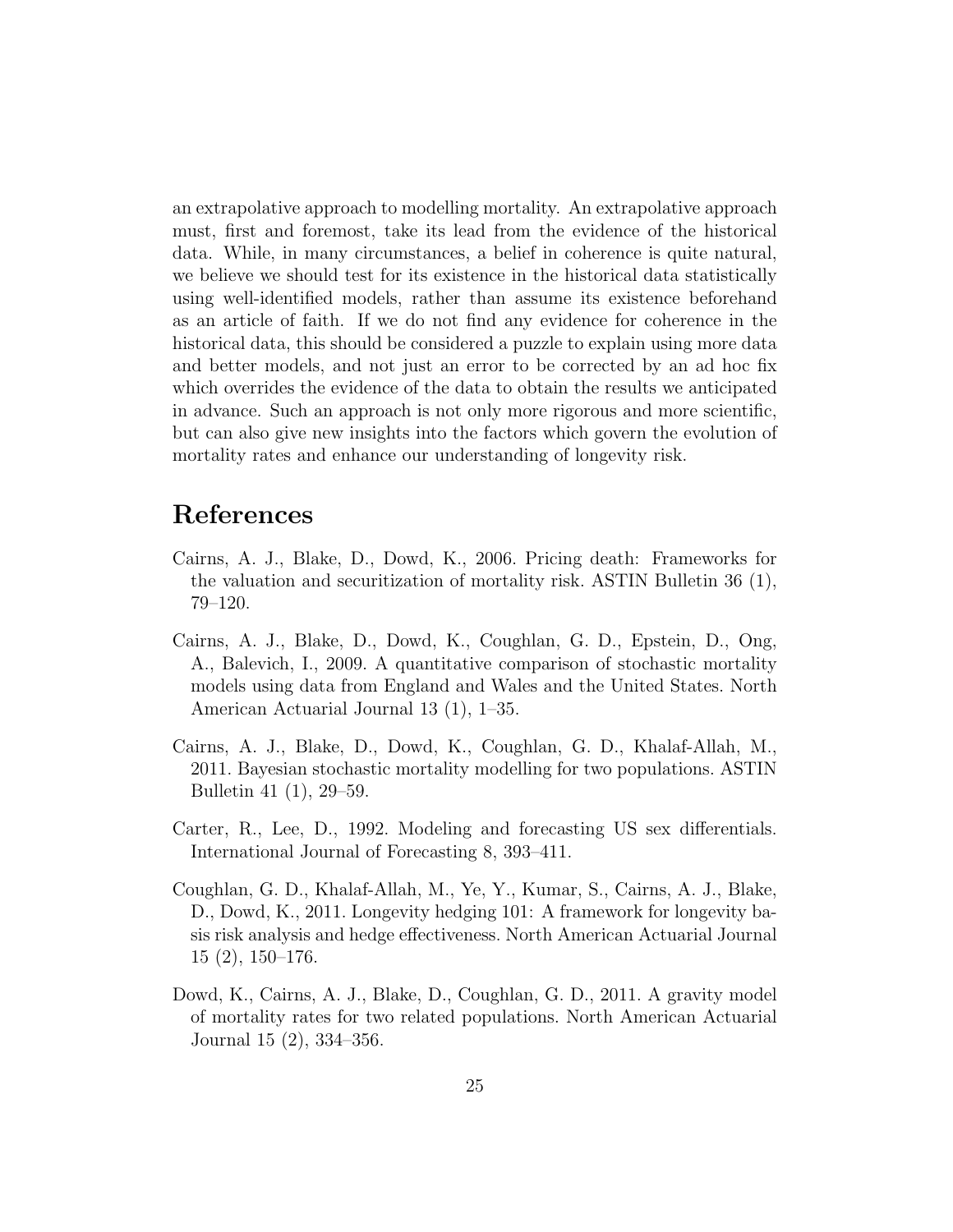- <span id="page-26-11"></span>French, D., 2014. International mortality modelling - An economic perspective. Economics Letters 122 (2), 182–186.
- <span id="page-26-10"></span>Harper, S., Lynch, J., Burris, S., Davey Smith, G., 2007. Trends in the blackwhite life expectancy gap in the United States, 1983-2003. The Journal of the American Medical Association 297 (11), 1224–32.
- <span id="page-26-5"></span>Human Mortality Database, 2014. Human Mortality Database. Tech. rep., University of California, Berkeley and Max Planck Institute for Demographic Research. URL <www.mortality.org>
- <span id="page-26-0"></span>Hunt, A., Blake, D., 2015a. Identifiability in age/period mortality models. Tech. rep., Pensions Institute PI 15-08, Cass Business School, City University of London.
- <span id="page-26-1"></span>Hunt, A., Blake, D., 2015b. Identifiability in age/period/cohort mortality models. Tech. rep., Pensions Institute PI 15-09, Cass Business School, City University of London.
- <span id="page-26-7"></span>Hunt, A., Blake, D., 2015c. Modelling longevity bonds: Analysing the Swiss Re Kortis Bond. Insurance: Mathematics and Economics 63, 12–29.
- <span id="page-26-3"></span>Hunt, A., Blake, D., 2015d. On the structure and classification of mortality models. Tech. rep., Pensions Institute PI 15-06, Cass Business School, City University of London.
- <span id="page-26-6"></span>Hunt, A., Blake, D., 2016. Consistent mortality projections allowing for trend changes. Work in Progress.
- <span id="page-26-8"></span>Hyndman, R. J., Booth, H., Yasmeen, F., 2013. Coherent mortality forecasting: The product-ratio method with functional time series models. Demography 50, 261–283.
- <span id="page-26-9"></span>Jarner, S. F., Kryger, E. M., 2011. Modelling mortality in small populations: The SAINT model. ASTIN Bulletin 41 (2), 377–418.
- <span id="page-26-2"></span>Lee, R. D., Carter, L. R., 1992. Modeling and forecasting U.S. mortality. Journal of the American Statistical Association 87 (419), 659– 671.
- <span id="page-26-4"></span>Li, J. S.-H., Hardy, M. R., 2011. Measuring basis risk in longevity hedges. North American Actuarial Journal 15 (2), 177–200.